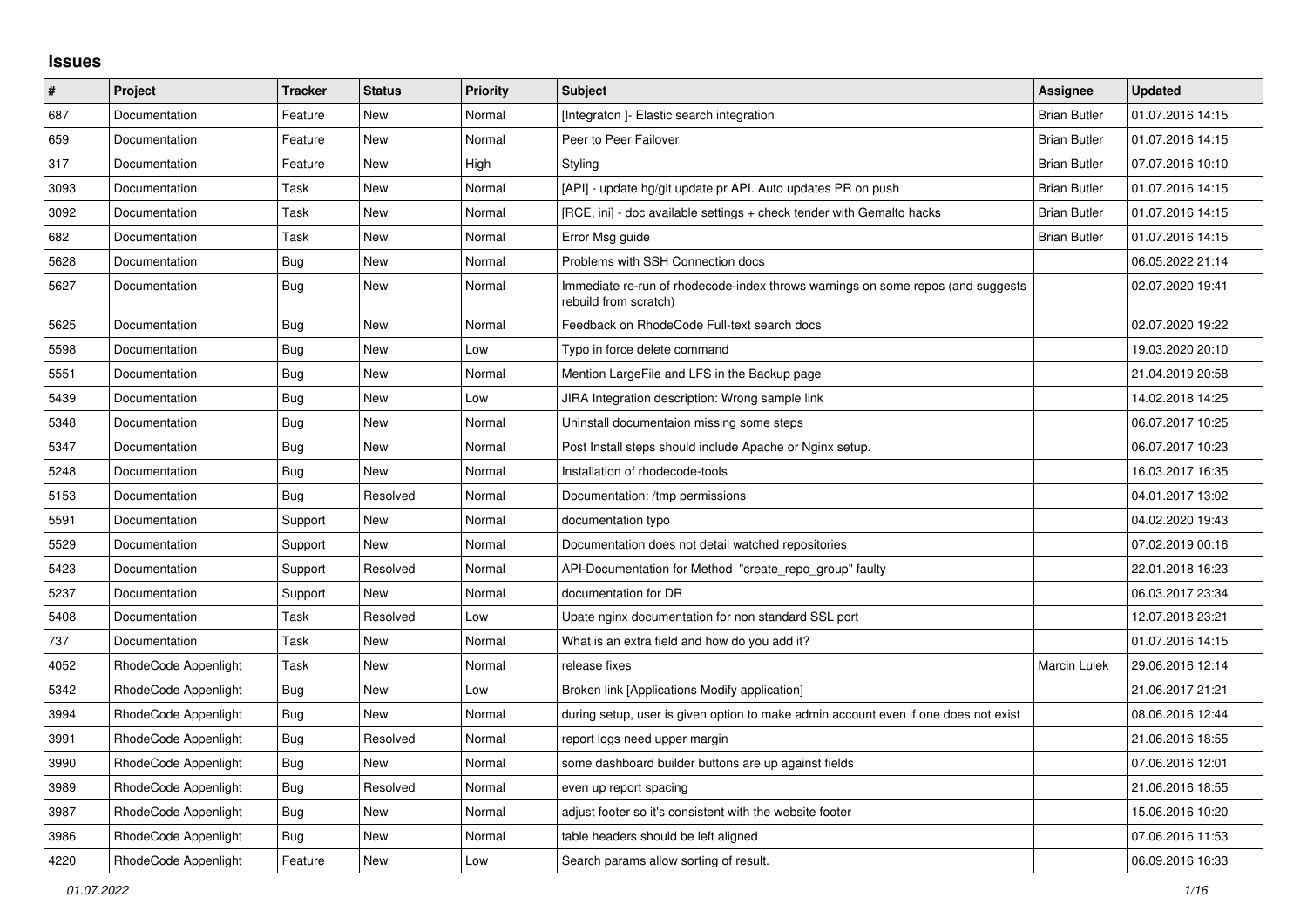| $\vert$ # | Project              | <b>Tracker</b> | <b>Status</b> | <b>Priority</b> | Subject                                                                                                              | <b>Assignee</b>                | <b>Updated</b>   |
|-----------|----------------------|----------------|---------------|-----------------|----------------------------------------------------------------------------------------------------------------------|--------------------------------|------------------|
| 4071      | RhodeCode Appenlight | Feature        | New           | Normal          | Allow for easy out-out of assigned permissions                                                                       |                                | 05.07.2016 10:14 |
| 4064      | RhodeCode Appenlight | Feature        | New           | Normal          | Create a multiple action feature for Reports and Logs lists                                                          |                                | 30.06.2016 15:18 |
| 4063      | RhodeCode Appenlight | Feature        | New           | Normal          | add option to specify custom value in dashboard select                                                               |                                | 30.06.2016 15:17 |
| 4062      | RhodeCode Appenlight | Feature        | New           | Normal          | A way to see browser breakdown for an error                                                                          |                                | 30.06.2016 15:16 |
| 4061      | RhodeCode Appenlight | Feature        | New           | Normal          | Timezone for applications                                                                                            |                                | 30.06.2016 15:16 |
| 4060      | RhodeCode Appenlight | Feature        | New           | Normal          | Replayable requests                                                                                                  |                                | 30.06.2016 15:15 |
| 4059      | RhodeCode Appenlight | Feature        | New           | Normal          | Server Monitoring                                                                                                    |                                | 30.06.2016 15:15 |
| 4057      | RhodeCode Appenlight | Feature        | New           | Normal          | Negation option for search filter                                                                                    |                                | 30.06.2016 15:12 |
| 4056      | RhodeCode Appenlight | Feature        | New           | Normal          | Optionally allow to filter graphs per machine in dashboard                                                           |                                | 30.06.2016 15:12 |
| 4017      | RhodeCode Appenlight | Feature        | New           | Low             | application logos need help                                                                                          |                                | 14.06.2016 11:52 |
| 4074      | RhodeCode CE/EE      | Feature        | New           | Normal          | Edit review comment                                                                                                  | Bartłomiej<br>Wołyńczyk        | 17.04.2018 21:51 |
| 5326      | RhodeCode CE/EE      | Task           | Resolved      | Normal          | Public usergroup profile                                                                                             | <b>Bartłomiej</b><br>Wołyńczyk | 22.02.2018 15:44 |
| 5270      | RhodeCode CE/EE      | Task           | New           | Normal          | Comments updates                                                                                                     | Bartłomiej<br>Wołyńczyk        | 17.04.2018 21:51 |
| 5576      | RhodeCode CE/EE      | <b>Bug</b>     | Resolved      | High            | Hosting many repositories                                                                                            | Craig Fairhurst                | 12.02.2020 12:55 |
| 5610      | RhodeCode CE/EE      | <b>Bug</b>     | Resolved      | Normal          | Files navigation looses the at= <name> marker</name>                                                                 | Daniel D                       | 03.10.2021 23:23 |
| 5608      | RhodeCode CE/EE      | <b>Bug</b>     | Resolved      | High            | svn+ssh user set incorrectly                                                                                         | Daniel D                       | 31.03.2020 18:21 |
| 5606      | RhodeCode CE/EE      | Bug            | Resolved      | High            | SVN + ssh subdirectory failure                                                                                       | Daniel D                       | 09.04.2020 03:29 |
| 5604      | RhodeCode CE/EE      | Bug            | Resolved      | High            | Search error on second result page                                                                                   | Daniel D                       | 30.03.2020 16:01 |
| 5599      | RhodeCode CE/EE      | <b>Bug</b>     | Resolved      | Normal          | SVN navigation to trunk fails                                                                                        | Daniel D                       | 04.04.2020 11:21 |
| 5579      | RhodeCode CE/EE      | <b>Bug</b>     | Resolved      | Normal          | JS bug when a commit message can be parsed as a number                                                               | Daniel D                       | 20.01.2020 10:04 |
| 4296      | RhodeCode CE/EE      | Bug            | Resolved      | Normal          | [ee] Can not create pull requests with reviewers.                                                                    | Daniel D                       | 07.11.2016 21:17 |
| 4278      | RhodeCode CE/EE      | Bug            | Resolved      | Normal          | [admin] Clicking the save button in admin -> settings -> issue tracker leads to<br>exception if no patterns entered. | Daniel D                       | 18.10.2016 13:38 |
| 4268      | RhodeCode CE/EE      | Bug            | Resolved      | High            | [ee] default reviewers from changed lines is returning wrong values                                                  | Daniel D                       | 06.10.2016 14:35 |
| 4256      | RhodeCode CE/EE      | Bug            | New           | Normal          | [ce, ee, ux] Source code highlight colors conflict with red/green inserted/deleted<br>blocks                         | Daniel D                       | 03.10.2016 05:00 |
| 4233      | RhodeCode CE/EE      | Bug            | Resolved      | High            | slack, git push problem                                                                                              | Daniel D                       | 26.09.2016 11:56 |
| 4223      | RhodeCode CE/EE      | Bug            | Resolved      | High            | [git, tags] annotated tags not appearing in UI                                                                       | Daniel D                       | 12.09.2016 06:12 |
| 4208      | RhodeCode CE/EE      | <b>Bug</b>     | New           | Normal          | [ce, ee] test errors get hidden by error page                                                                        | Daniel D                       | 14.09.2016 12:00 |
| 4173      | RhodeCode CE/EE      | Bug            | Resolved      | Urgent          | [ce, ee] mysql recycle pool timeout not working                                                                      | Daniel D                       | 16.08.2016 22:02 |
| 4110      | RhodeCode CE/EE      | <b>Bug</b>     | In Progress   | Normal          | [ce, ee] repos can be named _admin, _static                                                                          | Daniel D                       | 20.07.2016 19:51 |
| 4092      | RhodeCode CE/EE      | Bug            | Feedback      | Normal          | [ce, ee] Redmine/JIRA integrations - smart commits                                                                   | Daniel D                       | 21.07.2016 12:59 |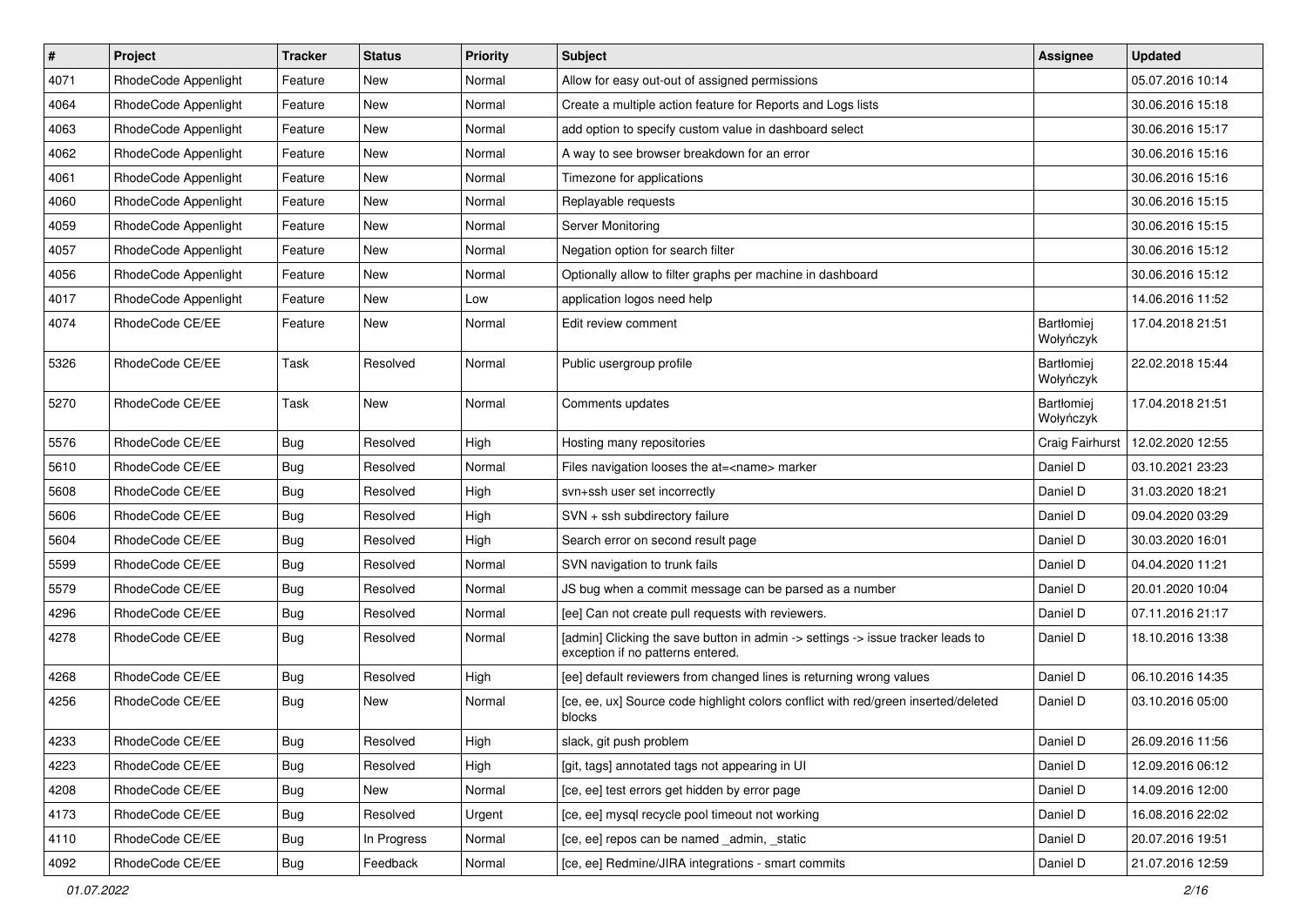| $\vert$ # | Project         | <b>Tracker</b> | <b>Status</b> | <b>Priority</b> | <b>Subject</b>                                                                                 | Assignee             | <b>Updated</b>                   |
|-----------|-----------------|----------------|---------------|-----------------|------------------------------------------------------------------------------------------------|----------------------|----------------------------------|
| 4091      | RhodeCode CE/EE | Bug            | Resolved      | Normal          | [ce, ee] Redmine integration blocks for 30 seconds if redmine server not available             | Daniel D             | 15.07.2016 12:26                 |
| 5615      | RhodeCode CE/EE | Feature        | Resolved      | Normal          | Misleading message in PR diff view "File was deleted in this version"                          | Daniel D             | 23.04.2020 17:40                 |
| 5602      | RhodeCode CE/EE | Feature        | Resolved      | Normal          | Copy full path only copies partial                                                             | Daniel D             | 30.03.2020 16:04                 |
| 5581      | RhodeCode CE/EE | Feature        | Resolved      | Normal          | expose `send email` option in the HTTP API, for `comment commit` and<br>`comment_pull_request` | Daniel D             | 29.01.2020 11:46                 |
| 4267      | RhodeCode CE/EE | Feature        | Resolved      | Normal          | [ce, ee] jira tracker integration wildcard project key support                                 | Daniel D             | 10.10.2016 20:13                 |
| 4232      | RhodeCode CE/EE | Feature        | New           | Normal          | [ce, ee, pr, compare] redo diffs, support side by side diffs, html diffs                       | Daniel D             | 25.10.2016 15:40                 |
| 4225      | RhodeCode CE/EE | Feature        | Resolved      | Normal          | [ce, ee] repo group integrations cascade to child repo groups                                  | Daniel D             | 14.09.2016 11:12                 |
| 4183      | RhodeCode CE/EE | Feature        | Resolved      | Normal          | Different roles for PR reviewers                                                               | Daniel D             | 12.10.2020 23:13                 |
| 4175      | RhodeCode CE/EE | Feature        | Resolved      | Normal          | [ce, ee] repo group integrations                                                               | Daniel D             | 16.08.2016 20:00                 |
| 4157      | RhodeCode CE/EE | Feature        | New           | Normal          | [integrations] Integrate with industry standard SW development tools                           | Daniel D             | 08.08.2016 12:55                 |
| 1131      | RhodeCode CE/EE | Feature        | Resolved      | Normal          | Implement default reviewers for code review                                                    | Daniel D             | 21.09.2016 18:28                 |
| 4311      | RhodeCode CE/EE | Task           | Resolved      | Normal          | Diffs feedback                                                                                 | Daniel D             | 26.11.2016 14:10                 |
| 4289      | RhodeCode CE/EE | Task           | New           | Low             | [ce, ee] clean up pygments lexer functions + handling                                          | Daniel D             | 21.10.2016 14:44                 |
| 4288      | RhodeCode CE/EE | Task           | Resolved      | Normal          | [ce, ee] unify controllers that use diffs                                                      | Daniel D             | 02.08.2017 11:41                 |
| 4259      | RhodeCode CE/EE | Task           | Resolved      | Low             | Events, create post-create-user event                                                          | Daniel D             | 30.01.2017 20:11                 |
| 4246      | RhodeCode CE/EE | Task           | New           | Normal          | [ce, ee, vcs, git] add tests for annotated git tags                                            | Daniel D             | 13.02.2018 18:03                 |
| 4238      | RhodeCode CE/EE | Task           | Resolved      | Normal          | default reviewers updates                                                                      | Daniel D             | 06.10.2016 14:26                 |
| 4202      | RhodeCode CE/EE | Task           | Resolved      | Normal          | Polish the 503.html page                                                                       | Daniel D             | 30.08.2016 23:54                 |
| 4197      | RhodeCode CE/EE | Task           | New           | Normal          | [ce, ee] get list of users with their permissions to a repository                              | Daniel D             | 22.09.2017 10:30                 |
| 4181      | RhodeCode CE/EE | Task           | Resolved      | Normal          | Integrations: allow root repos only integrations                                               | Daniel D             | 31.08.2016 17:44                 |
| 4180      | RhodeCode CE/EE | Task           | Resolved      | Normal          | integrations: possible limit the updates sent                                                  | Daniel D             | 22.08.2016 12:22                 |
| 4179      | RhodeCode CE/EE | Task           | <b>New</b>    | Normal          | [ce, ee] refine perms summary list                                                             | Daniel D             | 14.09.2016 12:09                 |
| 4147      | RhodeCode CE/EE | Task           | New           | Normal          | [ce, ee, docs] Events documentation                                                            | Daniel D             | 15.08.2016 12:33                 |
| 4120      | RhodeCode CE/EE | Task           | New           | Normal          | [ce] replace get repo nodes api                                                                | Daniel D             | 17.04.2018 21:49                 |
| 4199      | RhodeCode CE/EE | <b>Bug</b>     | Resolved      | High            | investigate: ongoing SSL problems when switching to 4.X from 3.X                               | Johannes<br>Bornhold | 15.09.2016 13:14                 |
| 3971      | RhodeCode CE/EE | <b>Bug</b>     | Resolved      | Normal          | [ce, vcs] Merge requests/Pull requests failing due to rebase problem                           | Johannes<br>Bornhold | 19.07.2016 15:54                 |
| 4153      | RhodeCode CE/EE | Task           | Resolved      | Normal          | Optimize readme fetching by changing the system of readme detection                            | Johannes<br>Bornhold | 09.09.2016 10:17                 |
| 4254      | RhodeCode CE/EE | Bug            | Resolved      | Normal          | [frontend] 500 Internal Server Error with i18n-ed pages                                        | Lisa Quatmann        | 30.09.2016 14:38                 |
| 4224      | RhodeCode CE/EE | <b>Bug</b>     | Resolved      | Normal          | [docs] update docs re: removing old instances when switching editions                          |                      | Lisa Quatmann   11.10.2016 15:36 |
| 4121      | RhodeCode CE/EE | Bug            | Resolved      | Normal          | [ce, ee] server announcement has extra margin                                                  |                      | Lisa Quatmann   26.09.2016 14:00 |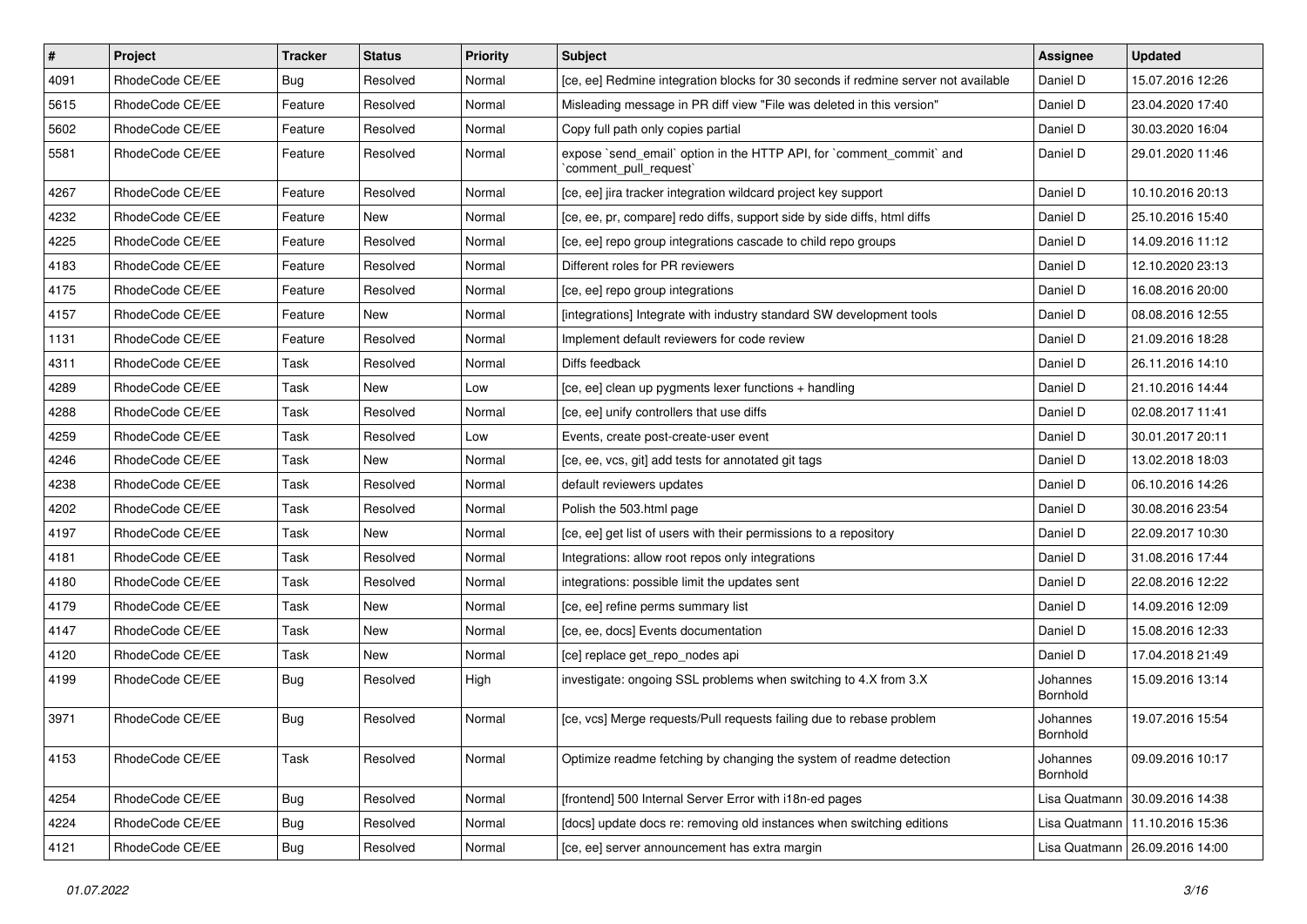| $\vert$ # | Project         | <b>Tracker</b> | <b>Status</b> | <b>Priority</b> | <b>Subject</b>                                                                                | Assignee                            | <b>Updated</b>   |
|-----------|-----------------|----------------|---------------|-----------------|-----------------------------------------------------------------------------------------------|-------------------------------------|------------------|
| 3488      | RhodeCode CE/EE | Bug            | Resolved      | Normal          | [frontend, styling] update icon font                                                          | Lisa Quatmann                       | 04.10.2016 13:27 |
| 4194      | RhodeCode CE/EE | Task           | Resolved      | Normal          | move svn http backend out of labs into a real VCS settings                                    | Lisa Quatmann                       | 14.09.2016 23:16 |
| 5257      | RhodeCode CE/EE | <b>Bug</b>     | New           | Normal          | Git repository with big binary file provokes error and strange behavior/memory leak<br>of RH. | Marcin<br>Kuzminski<br><b>[CTO]</b> | 23.03.2017 22:02 |
| 4276      | RhodeCode CE/EE | <b>Bug</b>     | Resolved      | Normal          | System info page uses mercurial/git versions from RhodeCode instead of VCSServer              | Marcin<br>Kuzminski<br>[CTO]        | 14.11.2016 21:19 |
| 4250      | RhodeCode CE/EE | <b>Bug</b>     | Resolved      | Normal          | Adding a reviewer into existing PR doesn't set a reason.                                      | Marcin<br>Kuzminski<br>[CTO]        | 07.10.2016 20:05 |
| 4184      | RhodeCode CE/EE | <b>Bug</b>     | Resolved      | High            | fix content INT overflow bug                                                                  | Marcin<br>Kuzminski<br>[CTO]        | 23.08.2016 10:31 |
| 4178      | RhodeCode CE/EE | Bug            | Resolved      | Normal          | RhodeCode EE OVA VM wont run on a ESX 6.0 host                                                | Marcin<br>Kuzminski<br>[CTO]        | 15.09.2016 13:25 |
| 4155      | RhodeCode CE/EE | <b>Bug</b>     | Resolved      | Low             | Date of Last Change is not displayed correctly                                                | Marcin<br>Kuzminski<br>[CTO]        | 21.01.2020 02:20 |
| 4065      | RhodeCode CE/EE | Bug            | Resolved      | Normal          | [ux, login] 404 on login after comment attempt                                                | Marcin<br>Kuzminski<br>[CTO]        | 04.07.2016 00:40 |
| 4036      | RhodeCode CE/EE | Bug            | Resolved      | Normal          | encrypted clone uri can throw unicodeerror after key change                                   | Marcin<br>Kuzminski<br>[CTO]        | 27.06.2016 19:38 |
| 4035      | RhodeCode CE/EE | <b>Bug</b>     | In Progress   | Normal          | failed to create whoosh index                                                                 | Marcin<br>Kuzminski<br>[CTO]        | 06.07.2016 00:04 |
| 3549      | RhodeCode CE/EE | Bug            | Resolved      | Normal          | [4.0.0 regression], file source links use last commit id instead of current commit id         | Marcin<br>Kuzminski<br>[CTO]        | 21.04.2016 16:10 |
| 3483      | RhodeCode CE/EE | <b>Bug</b>     | <b>New</b>    | Normal          | oauth: disable 3rd party registration if RhodeCode registration is disabled                   | Marcin<br>Kuzminski<br>[CTO]        | 13.04.2016 12:13 |
| 5653      | RhodeCode CE/EE | Feature        | <b>New</b>    | Normal          | Extend SSH clone to support cloning by repo id.                                               | Marcin<br>Kuzminski<br>[CTO]        | 17.02.2021 12:58 |
| 5442      | RhodeCode CE/EE | Feature        | Resolved      | Low             | Preview of Jupyter notebooks                                                                  | Marcin<br>Kuzminski<br>[CTO]        | 16.01.2019 16:33 |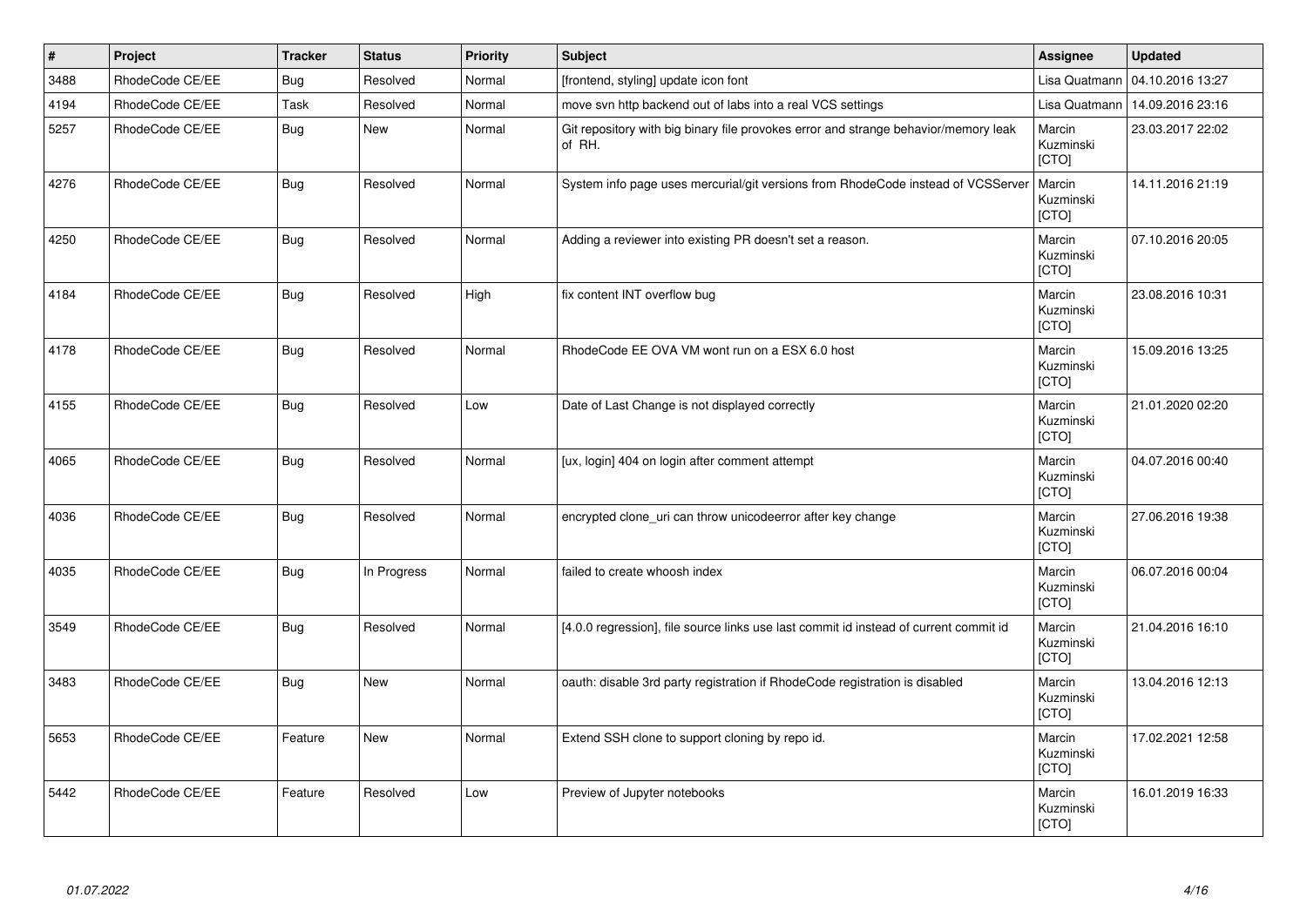| $\vert$ # | Project         | <b>Tracker</b> | <b>Status</b> | <b>Priority</b> | Subject                                                                                            | <b>Assignee</b>              | <b>Updated</b>   |
|-----------|-----------------|----------------|---------------|-----------------|----------------------------------------------------------------------------------------------------|------------------------------|------------------|
| 5441      | RhodeCode CE/EE | Feature        | <b>New</b>    | Low             | Some files not parsed as XML files                                                                 | Marcin<br>Kuzminski<br>[CTO] | 12.06.2018 12:23 |
| 5382      | RhodeCode CE/EE | Feature        | New           | Normal          | Support for repository aliases                                                                     | Marcin<br>Kuzminski<br>[CTO] | 04.09.2017 15:17 |
| 4219      | RhodeCode CE/EE | Feature        | Resolved      | Normal          | [ce, ee] Add mandatory reviewers for pull requests                                                 | Marcin<br>Kuzminski<br>[CTO] | 20.06.2017 15:23 |
| 4213      | RhodeCode CE/EE | Feature        | New           | High            | Embed PostgreSQL database                                                                          | Marcin<br>Kuzminski<br>[CTO] | 03.09.2016 23:45 |
| 4211      | RhodeCode CE/EE | Feature        | Resolved      | Normal          | [ce, ee] increase webhook flexibility                                                              | Marcin<br>Kuzminski<br>[CTO] | 20.06.2022 10:55 |
| 4193      | RhodeCode CE/EE | Feature        | In Progress   | Normal          | Improve Filter Functionality in the Change Log                                                     | Marcin<br>Kuzminski<br>[CTO] | 22.09.2017 10:25 |
| 4000      | RhodeCode CE/EE | Feature        | New           | Normal          | Make compare more functional                                                                       | Marcin<br>Kuzminski<br>[CTO] | 18.11.2017 19:11 |
| 5386      | RhodeCode CE/EE | Task           | Resolved      | Normal          | Increase security for Email Change                                                                 | Marcin<br>Kuzminski<br>[CTO] | 17.02.2018 17:29 |
| 5150      | RhodeCode CE/EE | Task           | Resolved      | Normal          | Password reset promts in my account should be hidden in accounts that are not of<br>type rhodecode | Marcin<br>Kuzminski<br>[CTO] | 02.01.2017 16:34 |
| 4670      | RhodeCode CE/EE | Task           | Resolved      | Normal          | Release 4.5.1                                                                                      | Marcin<br>Kuzminski<br>[CTO] | 06.12.2016 21:13 |
| 4297      | RhodeCode CE/EE | Task           | Resolved      | Normal          | redo the my-pull-requests page to use the datagrid                                                 | Marcin<br>Kuzminski<br>[CTO] | 01.11.2016 09:31 |
| 4282      | RhodeCode CE/EE | Task           | Resolved      | Normal          | Add inode limit together with disk usage                                                           | Marcin<br>Kuzminski<br>[CTO] | 19.10.2016 12:18 |
| 4281      | RhodeCode CE/EE | Task           | Resolved      | Normal          | Fix docs on To `increase database performance`                                                     | Marcin<br>Kuzminski<br>[CTO] | 18.10.2016 16:39 |
| 4245      | RhodeCode CE/EE | Task           | Resolved      | Normal          | Convert control command to use http mode by default                                                | Marcin<br>Kuzminski<br>[CTO] | 14.10.2016 16:13 |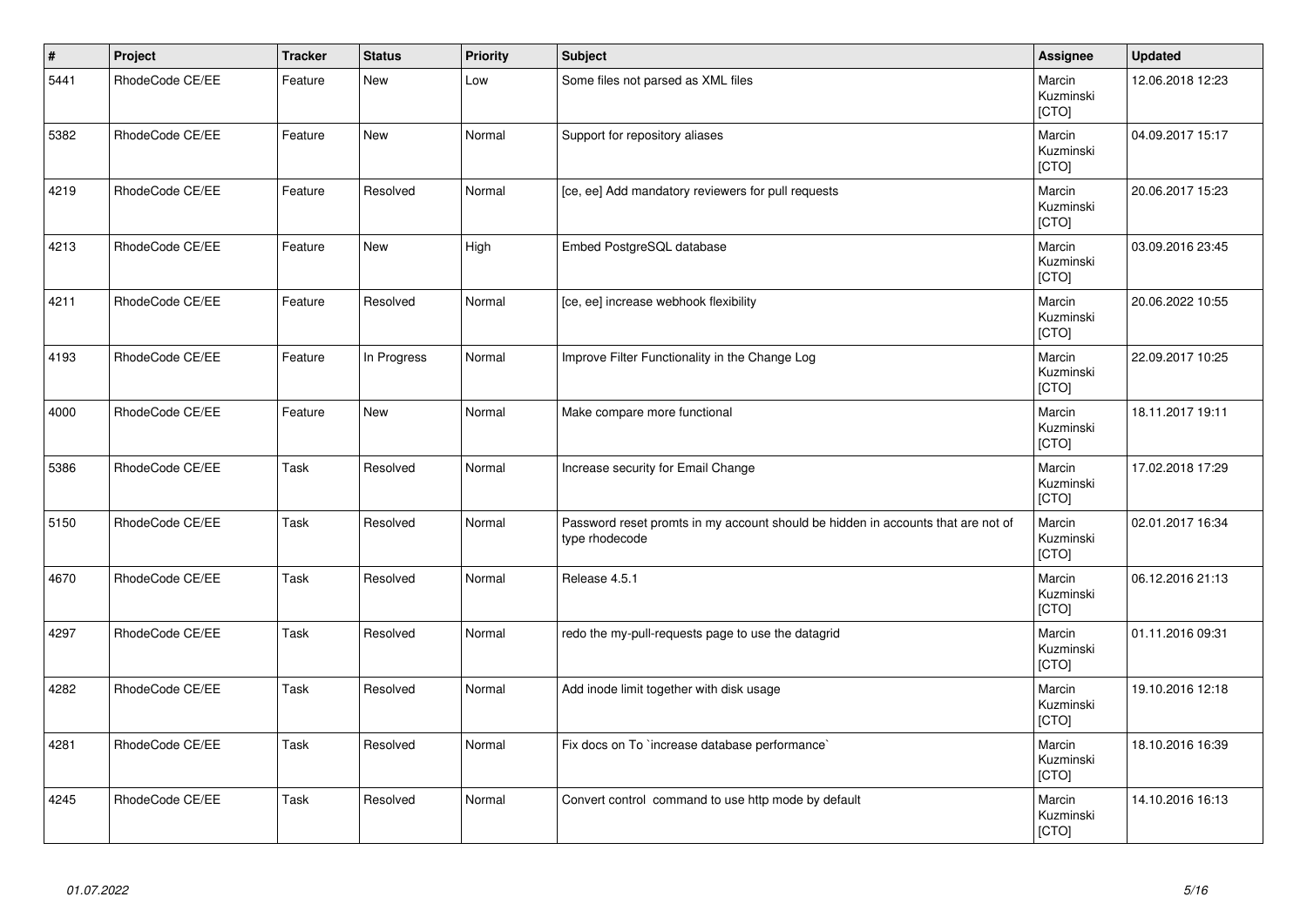| $\pmb{\#}$ | Project         | <b>Tracker</b> | <b>Status</b> | <b>Priority</b> | <b>Subject</b>                                                                                       | <b>Assignee</b>              | <b>Updated</b>                  |
|------------|-----------------|----------------|---------------|-----------------|------------------------------------------------------------------------------------------------------|------------------------------|---------------------------------|
| 3556       | RhodeCode CE/EE | Task           | Resolved      | Normal          | Disable and rename initial repo scan flag                                                            | Marcin<br>Kuzminski<br>[CTO] | 22.04.2016 14:33                |
| 3454       | RhodeCode CE/EE | Task           | Feedback      | Normal          | [ce/ee] visually differentiate the two editions                                                      | Marcin<br>Kuzminski<br>[CTO] | 10.08.2016 03:30                |
| 5587       | RhodeCode CE/EE | Bug            | Resolved      | Normal          | Broken metatags in 4.18.1                                                                            | <b>Marcin Lulek</b>          | 29.01.2020 11:46                |
| 4269       | RhodeCode CE/EE | Support        | Resolved      | Normal          | Allow flash messages to be permanently surpressed                                                    | Marcin Lulek                 | 14.10.2016 12:46                |
| 4234       | RhodeCode CE/EE | Task           | New           | Normal          | prepare and test RhodeCode VM image for AWS                                                          | Marcin Lulek                 | 11.07.2017 13:32                |
| 4279       | RhodeCode CE/EE | Bug            | Resolved      | Normal          | re-captcha validation is broken                                                                      | Martin<br>Bornhold           | 26.10.2016 22:27                |
| 4277       | RhodeCode CE/EE | <b>Bug</b>     | Resolved      | Normal          | [frontend] System info page does not work correctly in safari.                                       | Martin<br>Bornhold           | 04.11.2016 12:08                |
| 4273       | RhodeCode CE/EE | Bug            | Resolved      | Urgent          | GIT executable not seen by vcsserver                                                                 | Martin<br>Bornhold           | 13.10.2016 15:45                |
| 4271       | RhodeCode CE/EE | Bug            | Resolved      | Normal          | Browsing new repository groups via SVN issue                                                         | Martin<br>Bornhold           | 19.10.2016 11:11                |
| 4247       | RhodeCode CE/EE | Bug            | Resolved      | Normal          | [vcs] Using current time as timestamp during archive creating leads to changing<br>hashes            | Martin<br>Bornhold           | 28.09.2016 12:07                |
| 3950       | RhodeCode CE/EE | <b>Bug</b>     | Resolved      | Normal          | [ce, ee] trying to merge pr against a deleted branch/bookmark breaks the pr page                     | Martin<br>Bornhold           | 27.10.2016 16:12                |
| 1055       | RhodeCode CE/EE | Feature        | Resolved      | Normal          | [pr, vcs] Expose the shadow repository of a pull request                                             | Martin<br>Bornhold           | 26.10.2016 10:33                |
| 4244       | RhodeCode CE/EE | Support        | Resolved      | Normal          | mod_dav_svn template error when using auth_realm with spaces in it                                   | Martin<br>Bornhold           | 28.09.2016 12:07                |
| 4243       | RhodeCode CE/EE | Support        | Resolved      | High            | Gist visibility update?                                                                              | Martin<br>Bornhold           | 27.09.2016 06:40                |
| 4251       | RhodeCode CE/EE | Task           | Feedback      | High            | [customer] Pull request with subrepos                                                                | Martin<br>Bornhold           | 10.11.2016 17:52                |
| 4237       | RhodeCode CE/EE | Task           | Resolved      | Normal          | Enable HTTP support                                                                                  | Martin<br>Bornhold           | 12.10.2016 11:51                |
| 4203       | RhodeCode CE/EE | Task           | Resolved      | Normal          | Get rid of svn.proxy.parent_path_root, and replace it with reading storage location<br>from Database | Martin<br>Bornhold           | 22.09.2016 14:31                |
| 5368       | RhodeCode CE/EE | Feature        | Resolved      | Normal          | Mercurial: Close branch before merging it                                                            |                              | Mathieu Cantin 21.01.2020 02:11 |
| 3372       | RhodeCode CE/EE | <b>Bug</b>     | In Progress   | High            | [Idap, groups] Customer gets an empty list of groups                                                 | Mikhail<br>Chernykh          | 08.06.2016 11:32                |
| 5548       | RhodeCode CE/EE | Feature        | New           | Normal          | Initial Search API                                                                                   | Peter Colledge               | 07.07.2019 22:21                |
| 5553       | RhodeCode CE/EE | <b>Bug</b>     | New           | Normal          | Exceptions Tracker - Exception ID: 140095575901360 after upgrade to the lastes<br>version            | Thierry<br>Wynsdau           | 10.07.2019 10:33                |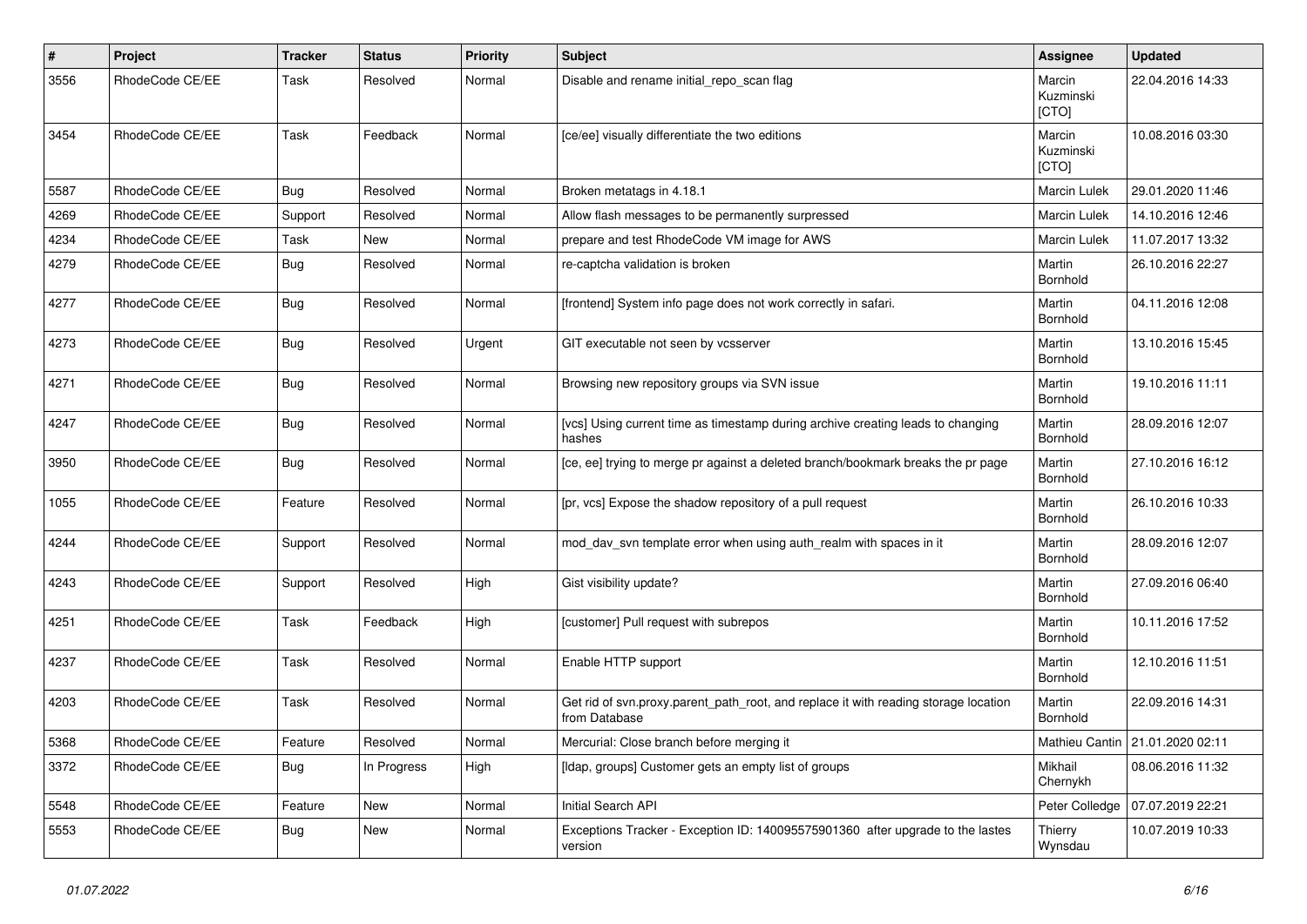| $\pmb{\#}$ | Project         | <b>Tracker</b> | <b>Status</b> | <b>Priority</b> | <b>Subject</b>                                                                                                                       | <b>Assignee</b>    | <b>Updated</b>   |
|------------|-----------------|----------------|---------------|-----------------|--------------------------------------------------------------------------------------------------------------------------------------|--------------------|------------------|
| 5523       | RhodeCode CE/EE | <b>Bug</b>     | Resolved      | High            | user from AD is asked to change his password when logs in.                                                                           | Thierry<br>Wynsdau | 28.05.2020 20:28 |
| 5516       | RhodeCode CE/EE | Support        | Resolved      | High            | Cannot log into RhodeCode                                                                                                            | Thierry<br>Wynsdau | 28.05.2020 20:28 |
| 5682       | RhodeCode CE/EE | Bug            | New           | Normal          | Login Page stuck until page is refreshed                                                                                             |                    | 30.06.2022 20:31 |
| 5680       | RhodeCode CE/EE | <b>Bug</b>     | New           | High            | Inconsistent timezone display                                                                                                        |                    | 20.04.2022 14:15 |
| 5679       | RhodeCode CE/EE | Bug            | <b>New</b>    | Normal          | Data directory continues to grow until it fills disk partition                                                                       |                    | 25.04.2022 11:42 |
| 5672       | RhodeCode CE/EE | Bug            | New           | Normal          | Unable to browse git repository folders with # in names                                                                              |                    | 16.12.2021 18:13 |
| 5670       | RhodeCode CE/EE | <b>Bug</b>     | New           | Normal          | Repo-level administrators can usurp owner of repoistory                                                                              |                    | 01.12.2021 16:18 |
| 5669       | RhodeCode CE/EE | Bug            | Resolved      | Normal          | Mercurial commit messages doesn't show cyrillic symbols                                                                              |                    | 01.10.2021 10:39 |
| 5664       | RhodeCode CE/EE | Bug            | New           | Normal          | Regression: When assigning permissions, cannot see own group in auto-complete<br>without special conditions                          |                    | 29.07.2021 10:49 |
| 5662       | RhodeCode CE/EE | Bug            | New           | Normal          | Full text search not working due to crash in whoosh                                                                                  |                    | 07.06.2022 08:31 |
| 5657       | RhodeCode CE/EE | <b>Bug</b>     | <b>New</b>    | Normal          | Error in maintenance page                                                                                                            |                    | 30.03.2021 15:09 |
| 5656       | RhodeCode CE/EE | <b>Bug</b>     | Resolved      | Normal          | Error for branch permission page                                                                                                     |                    | 30.04.2021 08:53 |
| 5655       | RhodeCode CE/EE | Bug            | Resolved      | Normal          | New public gist's id is always auto generated                                                                                        |                    | 01.07.2021 12:06 |
| 5654       | RhodeCode CE/EE | Bug            | New           | Normal          | Comment formatting broken when containing @ in a code block                                                                          |                    | 24.02.2021 12:10 |
| 5652       | RhodeCode CE/EE | Bug            | Resolved      | Normal          | Pull Requests: when title and descriptions contains character [] {} and () index out of<br>bound when attempting to comment/approve. |                    | 30.04.2021 08:53 |
| 5651       | RhodeCode CE/EE | Bug            | Resolved      | Normal          | Pull requests can get stuck if the diff is too large (it was created by mistake but we<br>can't open it to delete it)                |                    | 30.04.2021 08:53 |
| 5649       | RhodeCode CE/EE | Bug            | <b>New</b>    | Normal          | test-file-upload                                                                                                                     |                    | 17.12.2020 23:08 |
| 5645       | RhodeCode CE/EE | <b>Bug</b>     | <b>New</b>    | High            | Rhodecode returns 400 Bad request on huge mercurial repos                                                                            |                    | 18.12.2020 06:29 |
| 5644       | RhodeCode CE/EE | <b>Bug</b>     | New           | Normal          | PR inks to comments not working if files are collapsed                                                                               |                    | 02.12.2020 10:42 |
| 5636       | RhodeCode CE/EE | Bug            | Resolved      | High            | Remap and Rescan 500 Internal Server Error                                                                                           |                    | 30.04.2021 08:53 |
| 5634       | RhodeCode CE/EE | <b>Bug</b>     | Resolved      | Normal          | Quick Search Toolbar bugs out if pull request contains unicode double quote<br>character "                                           |                    | 12.10.2020 23:13 |
| 5633       | RhodeCode CE/EE | Bug            | Resolved      | Normal          | Moderately large pull requests fail because inefficient use of reviewer_data_json<br>column in pull requests table                   |                    | 12.10.2020 23:13 |
| 5632       | RhodeCode CE/EE | Bug            | New           | Normal          | Missing Parent Folder for Personal Repo lacks proper handling                                                                        |                    | 03.08.2020 07:56 |
| 5630       | RhodeCode CE/EE | Bug            | New           | Normal          | Inline comments do not follow the line of code                                                                                       |                    | 21.07.2020 11:25 |
| 5629       | RhodeCode CE/EE | <b>Bug</b>     | New           | Normal          | Diff truncated on small files                                                                                                        |                    | 21.07.2020 08:58 |
| 5626       | RhodeCode CE/EE | <b>Bug</b>     | New           | Normal          | Whoosh full-text indexing is fully indexing all repos, not recognizing forks                                                         |                    | 02.07.2020 19:24 |
| 5624       | RhodeCode CE/EE | Bug            | New           | Normal          | Timeout when trying to test SMTP email configuration                                                                                 |                    | 01.07.2020 20:01 |
| 5623       | RhodeCode CE/EE | Bug            | Resolved      | Normal          | Credentials for remote repository URL leaking in Repository Header                                                                   |                    | 22.07.2020 00:47 |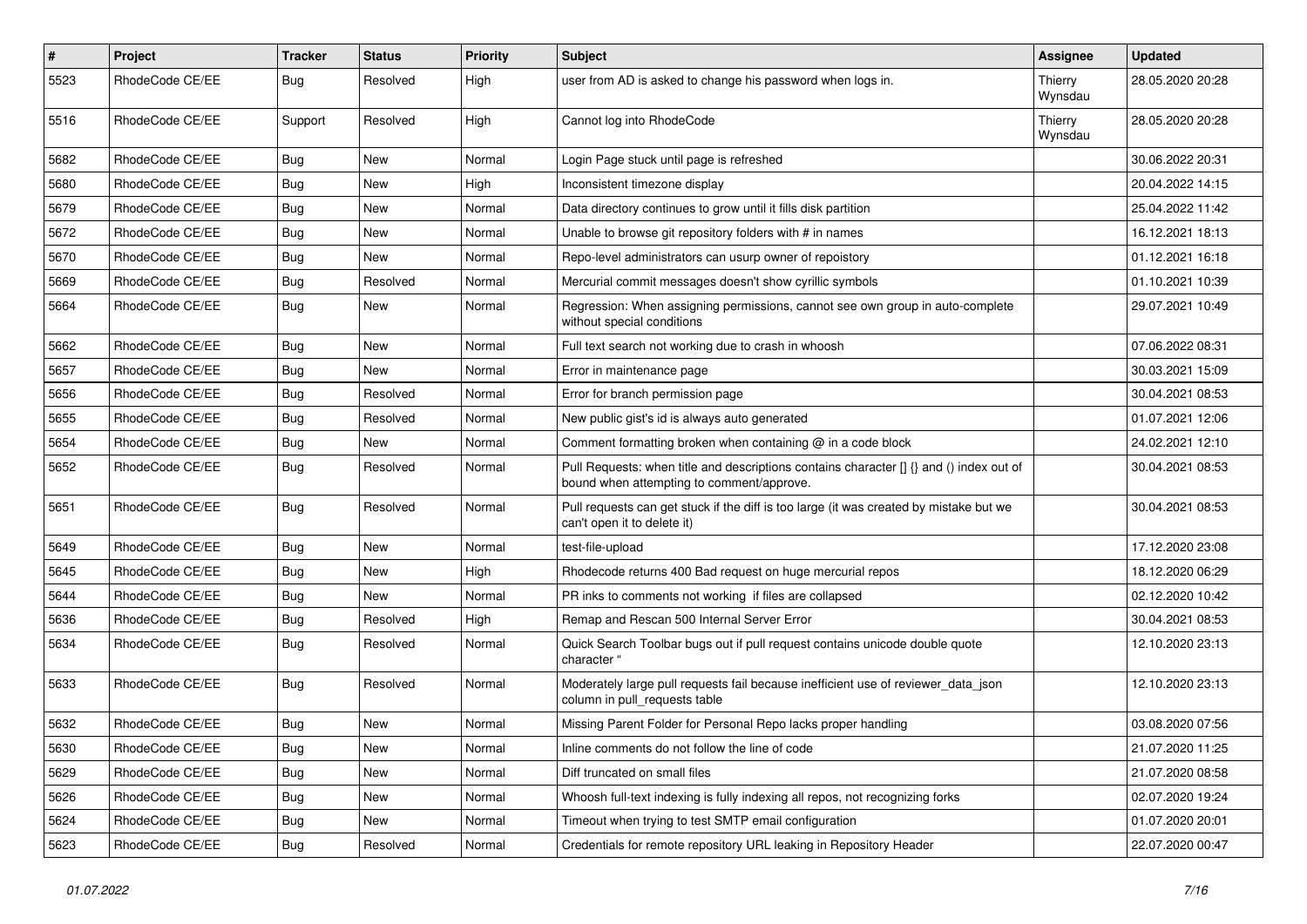| $\vert$ # | Project         | <b>Tracker</b> | <b>Status</b> | Priority | Subject                                                                                                           | <b>Assignee</b> | <b>Updated</b>   |
|-----------|-----------------|----------------|---------------|----------|-------------------------------------------------------------------------------------------------------------------|-----------------|------------------|
| 5622      | RhodeCode CE/EE | Bug            | Resolved      | High     | Upgrade from 4.18.3 to 4.19.3 broke all PRs                                                                       |                 | 28.07.2020 16:44 |
| 5621      | RhodeCode CE/EE | Bug            | Resolved      | Urgent   | $LDAP + User Groups authentication playing not working after upgrade to 4.19.x$                                   |                 | 15.06.2020 17:56 |
| 5620      | RhodeCode CE/EE | Bug            | Resolved      | Normal   | Regression of mail rendering in Thunderbird                                                                       |                 | 15.06.2020 16:45 |
| 5619      | RhodeCode CE/EE | Bug            | Resolved      | Normal   | Setting Landing Commit to SVN Trunk results in Files tab hitting a 404                                            |                 | 04.06.2020 23:51 |
| 5612      | RhodeCode CE/EE | Bug            | <b>New</b>    | Low      | CPU cores getting maxed out by VCSServer on Repository Size request                                               |                 | 03.10.2021 23:25 |
| 5605      | RhodeCode CE/EE | Bug            | Resolved      | Normal   | Cannot set subversion compatibility to 1.10                                                                       |                 | 30.03.2020 17:27 |
| 5596      | RhodeCode CE/EE | Bug            | Resolved      | Normal   | Pull Request duplicated after description edit                                                                    |                 | 14.04.2020 13:28 |
| 5594      | RhodeCode CE/EE | Bug            | Resolved      | Normal   | Credentials in Repository Settings for Pull requests are exposed                                                  |                 | 28.05.2020 20:25 |
| 5590      | RhodeCode CE/EE | Bug            | New           | Normal   | Pull Request creation takes 2 minutes                                                                             |                 | 28.05.2020 20:48 |
| 5588      | RhodeCode CE/EE | Bug            | <b>New</b>    | Normal   | wrong rendering of issue tracker pattern                                                                          |                 | 29.01.2020 11:24 |
| 5575      | RhodeCode CE/EE | Bug            | Resolved      | Low      | Filtering username containing '-' does not work in Admin audit log panel                                          |                 | 20.01.2020 10:04 |
| 5573      | RhodeCode CE/EE | Bug            | Resolved      | Normal   | Wrong notification Base Url for Email-Integrations                                                                |                 | 16.01.2020 08:53 |
| 5571      | RhodeCode CE/EE | Bug            | Resolved      | Normal   | redmine does not work with firefox any more                                                                       |                 | 25.10.2019 12:38 |
| 5570      | RhodeCode CE/EE | Bug            | New           | Normal   | Remap repositories always fail in RhodeCode community                                                             |                 | 04.10.2019 14:50 |
| 5569      | RhodeCode CE/EE | Bug            | Resolved      | Normal   | SshWrapper error                                                                                                  |                 | 21.01.2020 02:02 |
| 5567      | RhodeCode CE/EE | Bug            | Resolved      | High     | Error after PR was updated                                                                                        |                 | 20.01.2020 10:04 |
| 5561      | RhodeCode CE/EE | Bug            | Resolved      | Normal   | PR diff doesn't update when target changes                                                                        |                 | 21.05.2020 11:53 |
| 5560      | RhodeCode CE/EE | Bug            | Resolved      | High     | Check all permission API function to flush caches for auth_perms                                                  |                 | 08.06.2021 23:56 |
| 5559      | RhodeCode CE/EE | Bug            | New           | Normal   | Timezone handling issue on repos list                                                                             |                 | 07.07.2019 22:19 |
| 5558      | RhodeCode CE/EE | Bug            | Resolved      | Low      | Commit compare window covers text                                                                                 |                 | 08.07.2019 18:12 |
| 5557      | RhodeCode CE/EE | Bug            | Resolved      | Normal   | Consider removing slashes from the RSS feed names                                                                 |                 | 31.10.2019 19:54 |
| 5556      | RhodeCode CE/EE | Bug            | New           | Normal   | After upgrade RhodeCode Enterprise, pull request via API adds repo owner as<br>default reviewer                   |                 | 01.01.2020 13:09 |
| 5555      | RhodeCode CE/EE | Bug            | Resolved      | Normal   | Making Repository Public does not update the Default User Permissions                                             |                 | 28.05.2020 20:26 |
| 5550      | RhodeCode CE/EE | Bug            | New           | Normal   | 500 Internal Server Error   The server has either erred or is incapable of performing<br>the requested operation. |                 | 18.04.2019 17:12 |
| 5547      | RhodeCode CE/EE | Bug            | New           | Normal   | UI not consistent between Firefox and Chrome                                                                      |                 | 01.03.2019 23:35 |
| 5545      | RhodeCode CE/EE | Bug            | New           | Normal   | Merge commit to contain the username/reponame of the origin                                                       |                 | 28.02.2019 13:46 |
| 5540      | RhodeCode CE/EE | Bug            | New           | Normal   | Rhode Code 4.15.2 VCS Caching(?) behaviour                                                                        |                 | 25.02.2019 17:01 |
| 5538      | RhodeCode CE/EE | Bug            | New           | Normal   | internal server error (UnicodeDecodeError) during rhodecode-index request                                         |                 | 20.02.2019 14:43 |
| 5530      | RhodeCode CE/EE | Bug            | Resolved      | Normal   | Email integration has incorrect url                                                                               |                 | 09.02.2019 10:33 |
| 5528      | RhodeCode CE/EE | <b>Bug</b>     | Resolved      | High     | Empty Unicode file causes the PR to return HTTP 500                                                               |                 | 28.02.2019 13:52 |
| 5524      | RhodeCode CE/EE | Bug            | New           | High     | Cannot log into RhodeCode anymore                                                                                 |                 | 15.01.2019 17:08 |
| 5522      | RhodeCode CE/EE | <b>Bug</b>     | Resolved      | Low      | vcsserver fails when url contains extra "/"                                                                       |                 | 28.02.2019 13:52 |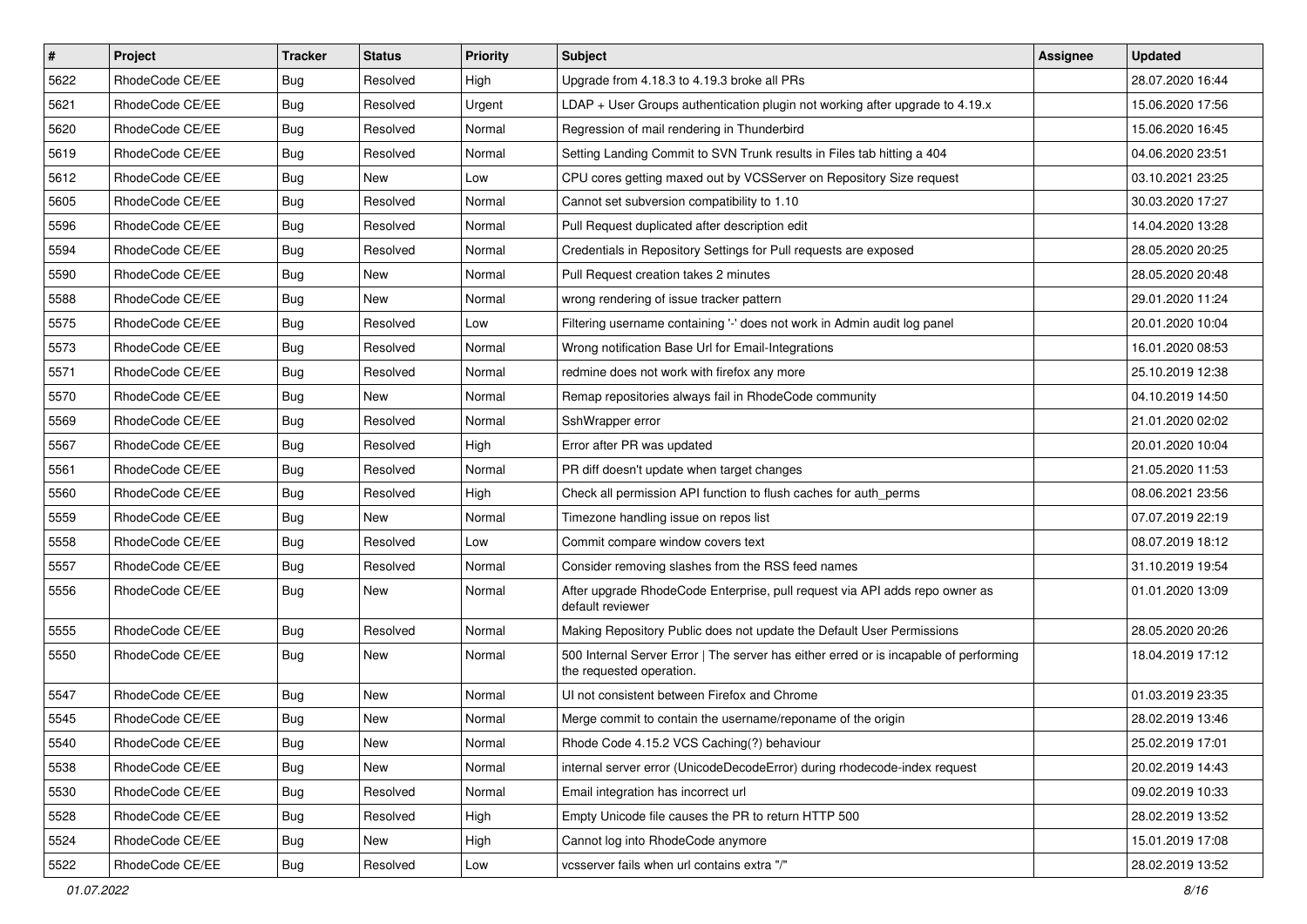| $\vert$ # | Project         | <b>Tracker</b> | <b>Status</b> | <b>Priority</b> | <b>Subject</b>                                                                          | <b>Assignee</b> | <b>Updated</b>   |
|-----------|-----------------|----------------|---------------|-----------------|-----------------------------------------------------------------------------------------|-----------------|------------------|
| 5521      | RhodeCode CE/EE | Bug            | Resolved      | Normal          | Proxing SVN http requests does not work when using prefix for rhodecode.                |                 | 28.02.2019 13:52 |
| 5519      | RhodeCode CE/EE | Bug            | <b>New</b>    | High            | User unable to fork the repo despite setting Repository Forking to Disabled             |                 | 11.12.2018 22:21 |
| 5518      | RhodeCode CE/EE | Bug            | Resolved      | Normal          | Zero-sized files in /rhodecode/config/rcextensions/examples                             |                 | 21.01.2020 02:18 |
| 5517      | RhodeCode CE/EE | <b>Bug</b>     | Resolved      | Urgent          | Problem with upgrading to Community-4.15                                                |                 | 11.12.2018 06:32 |
| 5515      | RhodeCode CE/EE | <b>Bug</b>     | Resolved      | Normal          | PR default reviewer is incorrect                                                        |                 | 28.02.2019 13:52 |
| 5513      | RhodeCode CE/EE | Bug            | Resolved      | High            | Gist: GitHub flavoured markdown gist creation fails                                     |                 | 07.07.2019 22:21 |
| 5512      | RhodeCode CE/EE | Bug            | <b>New</b>    | Normal          | Show commit phase in summary view                                                       |                 | 09.11.2018 21:37 |
| 5510      | RhodeCode CE/EE | Bug            | <b>New</b>    | High            | AssertionError: unexpected parameters: user agent & hook type                           |                 | 31.07.2021 11:14 |
| 5509      | RhodeCode CE/EE | <b>Bug</b>     | <b>New</b>    | Normal          | Remove `!important attributes` from UI elements                                         |                 | 07.12.2018 07:40 |
| 5507      | RhodeCode CE/EE | Bug            | Resolved      | Normal          | Markdown rendering needs improvement                                                    |                 | 15.08.2019 15:40 |
| 5506      | RhodeCode CE/EE | <b>Bug</b>     | <b>New</b>    | Normal          | Web UI fonts are not looking good and is difficult to read for people with low vision   |                 | 26.10.2018 09:38 |
| 5505      | RhodeCode CE/EE | Bug            | Resolved      | Normal          | Notification emails from RhodeCode is garbled in Outlook 2016 web client                |                 | 07.12.2018 09:49 |
| 5502      | RhodeCode CE/EE | Bug            | Resolved      | High            | 500 error when using multiple custom branch permissions                                 |                 | 07.12.2018 09:49 |
| 5500      | RhodeCode CE/EE | Bug            | <b>New</b>    | Normal          | How to enable/set "RC_SKIP_HOOKS" to disable svn hooks?                                 |                 | 02.10.2018 07:45 |
| 5494      | RhodeCode CE/EE | Bug            | <b>New</b>    | Normal          | rccontrol's python package management causes slow VCS SSH                               |                 | 02.04.2019 11:56 |
| 5492      | RhodeCode CE/EE | Bug            | <b>New</b>    | Normal          | VCSServer + SVN 1.10                                                                    |                 | 26.07.2018 15:01 |
| 5490      | RhodeCode CE/EE | Bug            | Resolved      | Normal          | Changes to repo group permissions via API are not audit logged                          |                 | 28.02.2019 13:52 |
| 5489      | RhodeCode CE/EE | Bug            | Resolved      | High            | grant user permission to repo group API call fails to set permissions on child<br>repos |                 | 11.07.2018 09:57 |
| 5482      | RhodeCode CE/EE | Bug            | Resolved      | Normal          | Changing a repo's 'Remote pull uri' in its Settings fails with 'No repo type specified' |                 | 31.10.2018 08:37 |
| 5475      | RhodeCode CE/EE | Bug            | <b>New</b>    | Normal          | Unable to locate user in OpenLDAP directory via Idaps                                   |                 | 08.06.2018 20:06 |
| 5471      | RhodeCode CE/EE | <b>Bug</b>     | New           | Normal          | Webhook integration failing: need more than 3 values to unpack                          |                 | 01.06.2018 02:26 |
| 5462      | RhodeCode CE/EE | Bug            | New           | Normal          | create repo api fails with celery enabled                                               |                 | 10.07.2018 17:49 |
| 5461      | RhodeCode CE/EE | Bug            | Resolved      | Normal          | Changes to user group permissions via API are not audit logged                          |                 | 30.08.2018 09:47 |
| 5460      | RhodeCode CE/EE | <b>Bug</b>     | <b>New</b>    | Low             | Repo creation stuck when remote clone returns partial http code 500                     |                 | 06.07.2018 19:14 |
| 5457      | RhodeCode CE/EE | Bug            | Resolved      | Normal          | Internal server error on full-text search settings page with Elasticsearch              |                 | 16.04.2018 09:08 |
| 5444      | RhodeCode CE/EE | Bug            | Resolved      | Normal          | Error while creating a pull request on a Mercurial repository                           |                 | 17.04.2018 22:29 |
| 5436      | RhodeCode CE/EE | Bug            | Resolved      | High            | Unable To Open Pull Request in 4.11.2                                                   |                 | 14.02.2018 11:14 |
| 5434      | RhodeCode CE/EE | Bug            | Resolved      | Immediate       | Locale problem                                                                          |                 | 01.10.2021 09:51 |
| 5433      | RhodeCode CE/EE | Bug            | Resolved      | High            | RhodeCode Community 4.11 doesn't handle HG largefiles extension                         |                 | 01.02.2018 20:08 |
| 5414      | RhodeCode CE/EE | Bug            | New           | High            | When Opening New Pull Request, Target Revision Default Is Undesireable                  |                 | 11.04.2018 23:20 |
| 5412      | RhodeCode CE/EE | Bug            | Resolved      | Normal          | Webhook for "pullrequest commented" event returns incomplete data                       |                 | 27.02.2018 18:00 |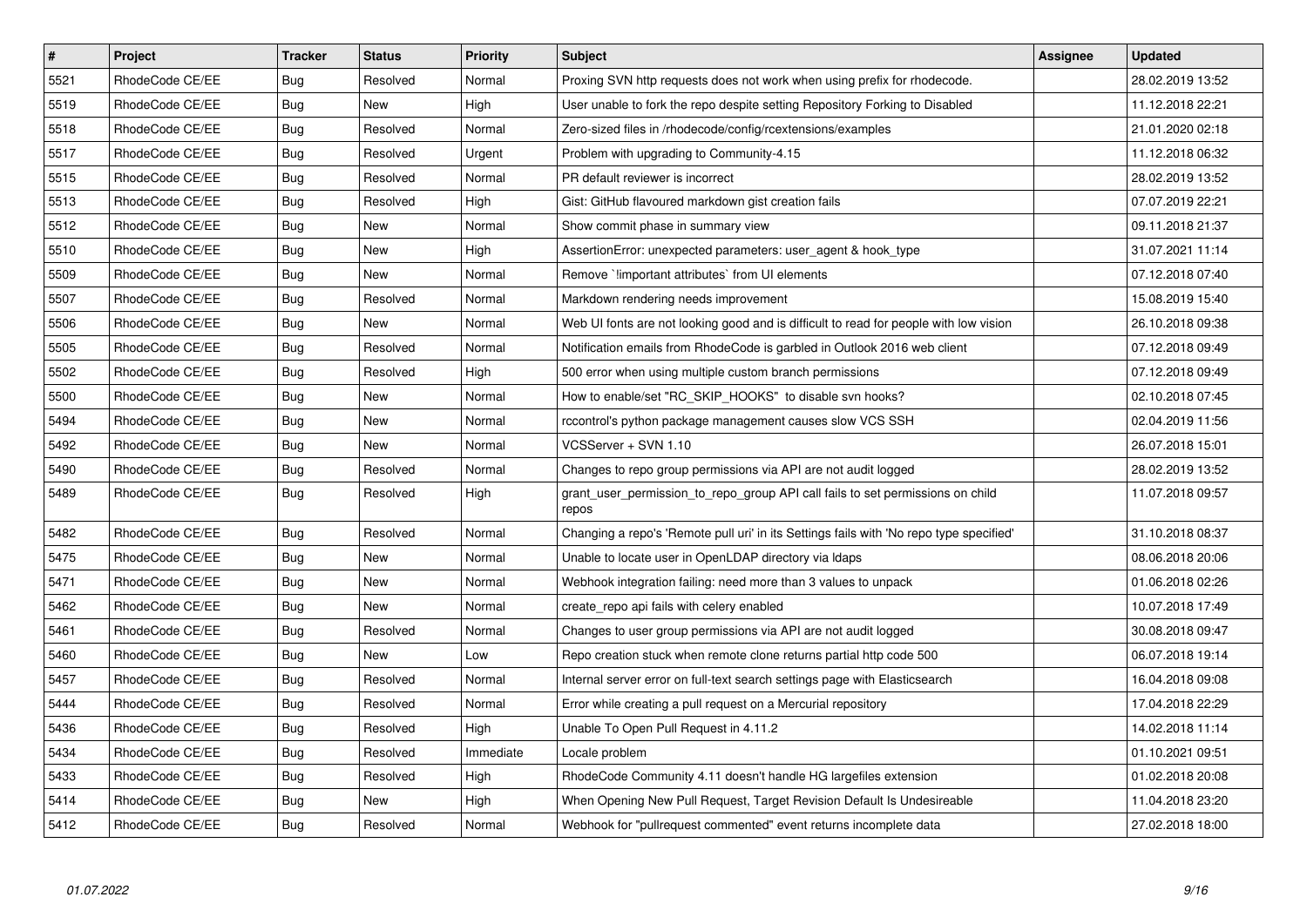| $\#$ | Project         | <b>Tracker</b> | <b>Status</b> | <b>Priority</b> | Subject                                                                                                                                                                              | Assignee | <b>Updated</b>   |
|------|-----------------|----------------|---------------|-----------------|--------------------------------------------------------------------------------------------------------------------------------------------------------------------------------------|----------|------------------|
| 5410 | RhodeCode CE/EE | Bug            | New           | Normal          | After converting to CE, we get the following error when trying to view some repos in<br>the UI: "UnicodeDecodeError: 'ascii' codec can't decode byte" (full error in<br>Description) |          | 25.01.2018 20:45 |
| 5406 | RhodeCode CE/EE | <b>Bug</b>     | New           | Normal          | <b>Installer Fails</b>                                                                                                                                                               |          | 01.12.2017 11:52 |
| 5405 | RhodeCode CE/EE | <b>Bug</b>     | <b>New</b>    | Normal          | Add repository from UI leads to HTTP/404                                                                                                                                             |          | 28.11.2017 11:39 |
| 5399 | RhodeCode CE/EE | <b>Bug</b>     | In Progress   | High            | Issues with Git LFS integration                                                                                                                                                      |          | 07.07.2019 22:21 |
| 5381 | RhodeCode CE/EE | Bug            | Resolved      | Normal          | Email integration changeset links invalid                                                                                                                                            |          | 06.09.2017 12:29 |
| 5380 | RhodeCode CE/EE | <b>Bug</b>     | Resolved      | Normal          | repo commits pageintion error                                                                                                                                                        |          | 06.09.2017 19:16 |
| 5379 | RhodeCode CE/EE | <b>Bug</b>     | Resolved      | Normal          | Journal RSS feed errors                                                                                                                                                              |          | 01.09.2017 16:40 |
| 5376 | RhodeCode CE/EE | <b>Bug</b>     | Resolved      | Normal          | error: pretxnchangegroup.acl hook failed: acl: user "" denied on branch "default"                                                                                                    |          | 16.08.2017 19:45 |
| 5371 | RhodeCode CE/EE | <b>Bug</b>     | New           | Normal          | Comment times in Pull Requests are off by 1 day                                                                                                                                      |          | 10.04.2018 15:11 |
| 5337 | RhodeCode CE/EE | <b>Bug</b>     | Resolved      | Normal          | Possible memory leak after few Git Pull Requests                                                                                                                                     |          | 08.08.2017 13:08 |
| 5304 | RhodeCode CE/EE | <b>Bug</b>     | Resolved      | Normal          | Email template not correct                                                                                                                                                           |          | 31.10.2018 08:36 |
| 5297 | RhodeCode CE/EE | <b>Bug</b>     | Resolved      | Normal          | Locale fails on a SuSE system                                                                                                                                                        |          | 31.10.2018 08:36 |
| 5277 | RhodeCode CE/EE | <b>Bug</b>     | Resolved      | Normal          | table id=user_list_table - Ajax error                                                                                                                                                |          | 13.04.2017 01:04 |
| 5266 | RhodeCode CE/EE | <b>Bug</b>     | Resolved      | Normal          | Validate if changes in target branches get's propagated on Pull request updates                                                                                                      |          | 05.04.2017 18:10 |
| 5259 | RhodeCode CE/EE | <b>Bug</b>     | Resolved      | Normal          | user-journal storage changes                                                                                                                                                         |          | 12.04.2017 00:04 |
| 5227 | RhodeCode CE/EE | <b>Bug</b>     | <b>New</b>    | Normal          | 400 during a svn checkout, file with special chars                                                                                                                                   |          | 23.02.2017 17:43 |
| 5218 | RhodeCode CE/EE | <b>Bug</b>     | New           | Normal          | 500 when forking repository, when using special chars in password.                                                                                                                   |          | 19.02.2017 21:46 |
| 5213 | RhodeCode CE/EE | <b>Bug</b>     | Resolved      | Normal          | Fixing Apache Proxy timeout issues                                                                                                                                                   |          | 14.02.2017 09:44 |
| 5210 | RhodeCode CE/EE | <b>Bug</b>     | Resolved      | Normal          | webook problems                                                                                                                                                                      |          | 13.02.2017 19:43 |
| 5164 | RhodeCode CE/EE | <b>Bug</b>     | Resolved      | Normal          | non-web calls are leaking session objects                                                                                                                                            |          | 13.01.2017 01:30 |
| 4676 | RhodeCode CE/EE | <b>Bug</b>     | Resolved      | Normal          | Some admin passwords can make installation fail                                                                                                                                      |          | 16.12.2016 16:16 |
| 4675 | RhodeCode CE/EE | <b>Bug</b>     | Resolved      | Normal          | Disk free inodes are displayed incorrectly                                                                                                                                           |          | 13.12.2016 22:41 |
| 4306 | RhodeCode CE/EE | <b>Bug</b>     | Resolved      | Normal          | Issue to push file with character # on a SVN                                                                                                                                         |          | 03.04.2017 16:44 |
| 4304 | RhodeCode CE/EE | <b>Bug</b>     | Resolved      | High            | Search: Internal Server Error                                                                                                                                                        |          | 26.11.2016 16:26 |
| 4285 | RhodeCode CE/EE | <b>Bug</b>     | New           | Normal          | Intermittent error while trying to create or fork a repository                                                                                                                       |          | 17.10.2016 22:42 |
| 4274 | RhodeCode CE/EE | <b>Bug</b>     | Resolved      | Normal          | 500 error when push big objects                                                                                                                                                      |          | 13.02.2017 19:53 |
| 4266 | RhodeCode CE/EE | <b>Bug</b>     | Resolved      | Normal          | Error 500 on integrations page after setting up Webhook                                                                                                                              |          | 17.10.2016 15:35 |
| 4255 | RhodeCode CE/EE | <b>Bug</b>     | New           | Normal          | [translation, i18n] translation not being applied to integrations pages                                                                                                              |          | 30.09.2016 15:56 |
| 4206 | RhodeCode CE/EE | Bug            | Resolved      | High            | Error creating SVN groups                                                                                                                                                            |          | 15.09.2016 13:24 |
| 4190 | RhodeCode CE/EE | <b>Bug</b>     | New           | Normal          | [tests] fix or remove rst xss inline test                                                                                                                                            |          | 22.08.2016 12:15 |
| 4189 | RhodeCode CE/EE | <b>Bug</b>     | New           | Normal          | [tests, git] count of commit ids is different for git than hg when comparing remote                                                                                                  |          | 22.08.2016 12:34 |
| 4188 | RhodeCode CE/EE | <b>Bug</b>     | New           | Normal          | [tests, svn] changeset tests produce different results for svn                                                                                                                       |          | 22.08.2016 09:54 |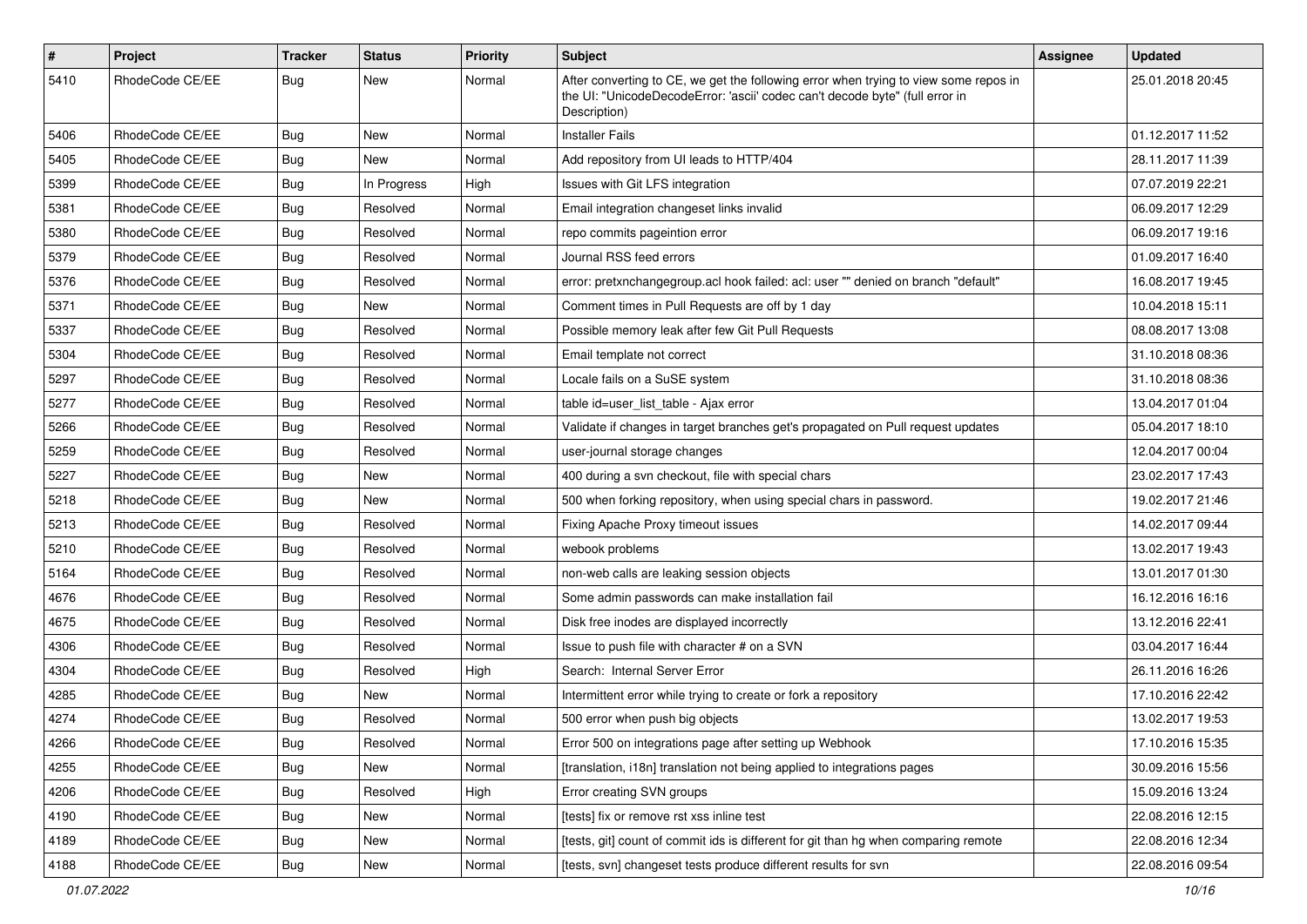| $\pmb{\#}$ | Project         | <b>Tracker</b> | <b>Status</b> | <b>Priority</b> | <b>Subject</b>                                                                                                     | <b>Assignee</b> | <b>Updated</b>   |
|------------|-----------------|----------------|---------------|-----------------|--------------------------------------------------------------------------------------------------------------------|-----------------|------------------|
| 4166       | RhodeCode CE/EE | Bug            | Resolved      | Urgent          | [ce] Rhodecode crashing after MySQL error                                                                          |                 | 23.08.2016 23:35 |
| 4154       | RhodeCode CE/EE | Bug            | <b>New</b>    | Low             | [ce, ee] user register via github captcha                                                                          |                 | 05.08.2016 22:51 |
| 4116       | RhodeCode CE/EE | <b>Bug</b>     | New           | High            | [ee] Starting EE or running paster commands like setup-rhodecode does not work<br>without setting LC_ALL properly. |                 | 18.08.2016 21:03 |
| 4109       | RhodeCode CE/EE | Bug            | <b>New</b>    | Normal          | [files] The "switch to commit" widget is broken after using browser back button                                    |                 | 17.04.2018 21:50 |
| 4090       | RhodeCode CE/EE | Bug            | Resolved      | Normal          | test ticket                                                                                                        |                 | 09.03.2021 20:39 |
| 4089       | RhodeCode CE/EE | Bug            | Resolved      | Normal          | svn repository does not exist                                                                                      |                 | 12.06.2018 12:29 |
| 4040       | RhodeCode CE/EE | Bug            | New           | Low             | [ce, ee] logout when logged out causes 403 Cross-site request forgery detected                                     |                 | 23.06.2016 13:40 |
| 3963       | RhodeCode CE/EE | <b>Bug</b>     | New           | Normal          | [ce] Getting a newly added repo via remap/rescan via api gives no data                                             |                 | 27.05.2016 05:02 |
| 3956       | RhodeCode CE/EE | Bug            | New           | Normal          | [ce] - svn commit with all 'None' properties (author, message, etc.)                                               |                 | 23.05.2016 17:22 |
| 3939       | RhodeCode CE/EE | Bug            | New           | Normal          | [ux] changelog filter blank after going back in browser                                                            |                 | 18.05.2016 14:50 |
| 3923       | RhodeCode CE/EE | Bug            | New           | Normal          | odd exception on running internal-code                                                                             |                 | 09.08.2016 10:54 |
| 3922       | RhodeCode CE/EE | Bug            | <b>New</b>    | Normal          | svn backend returns different diff to git/hg backends                                                              |                 | 11.05.2016 14:29 |
| 3615       | RhodeCode CE/EE | Bug            | <b>New</b>    | Low             | (OperationalError) too many SQL variables on admin journal page                                                    |                 | 06.05.2016 11:45 |
| 3555       | RhodeCode CE/EE | Bug            | Resolved      | Normal          | Then disabled repo location change the panel should explicitly state that it's disabled                            |                 | 25.04.2016 10:34 |
| 3441       | RhodeCode CE/EE | Bug            | New           | Normal          | [ux] clicking on line in file view scrolls to that line                                                            |                 | 05.04.2016 13:35 |
| 3382       | RhodeCode CE/EE | Bug            | New           | Normal          | download superrepo with subrepos                                                                                   |                 | 25.03.2016 01:30 |
| 3357       | RhodeCode CE/EE | Bug            | Resolved      | Normal          | switch to sometimes fails to load files metadata                                                                   |                 | 30.03.2016 10:56 |
| 3351       | RhodeCode CE/EE | Bug            | New           | Normal          | Duplicate IP whitelist entry shows error flash                                                                     |                 | 21.03.2016 15:54 |
| 3334       | RhodeCode CE/EE | Bug            | New           | Normal          | Attempt to edit .coveragerc through the online file editor                                                         |                 | 17.03.2016 13:49 |
| 3250       | RhodeCode CE/EE | Bug            | New           | Normal          | Posting a comment message is very slow !                                                                           |                 | 17.03.2016 12:57 |
| 3022       | RhodeCode CE/EE | <b>Bug</b>     | New           | Normal          | SVN support with repositories groups                                                                               |                 | 26.07.2016 18:25 |
| 2264       | RhodeCode CE/EE | Bug            | Resolved      | Normal          | New user password change doesn't actually require a password change.                                               |                 | 12.08.2016 16:01 |
| 1404       | RhodeCode CE/EE | Bug            | Resolved      | Normal          | clone of really huge git repo (4gb) causes pyro to explode                                                         |                 | 07.02.2017 14:52 |
| 5643       | RhodeCode CE/EE | Feature        | Resolved      | Low             | jump to bottom of review                                                                                           |                 | 30.04.2021 08:53 |
| 5642       | RhodeCode CE/EE | Feature        | Resolved      | Normal          | pull request version column in commit list                                                                         |                 | 30.04.2021 08:53 |
| 5641       | RhodeCode CE/EE | Feature        | New           | Normal          | "Add draft" / (x) button usability                                                                                 |                 | 30.11.2020 20:53 |
| 5638       | RhodeCode CE/EE | Feature        | New           | Normal          | Add "Copy full url path" button                                                                                    |                 | 05.02.2021 20:23 |
| 5637       | RhodeCode CE/EE | Feature        | New           | Normal          | Clone URL templates - add per repository/namespace                                                                 |                 | 29.10.2020 09:38 |
| 5635       | RhodeCode CE/EE | Feature        | Resolved      | Normal          | Remember column sorted by of the "Pull Requests You Participate In" table                                          |                 | 30.11.2020 22:30 |
| 5631       | RhodeCode CE/EE | Feature        | New           | Normal          | Change target of PR                                                                                                |                 | 31.07.2020 17:05 |
| 5617       | RhodeCode CE/EE | Feature        | New           | Normal          | Allow PRs to non-head bookmarks                                                                                    |                 | 20.05.2020 12:25 |
| 5614       | RhodeCode CE/EE | Feature        | Resolved      | Normal          | Show context function name in hg diffs                                                                             |                 | 23.04.2020 13:43 |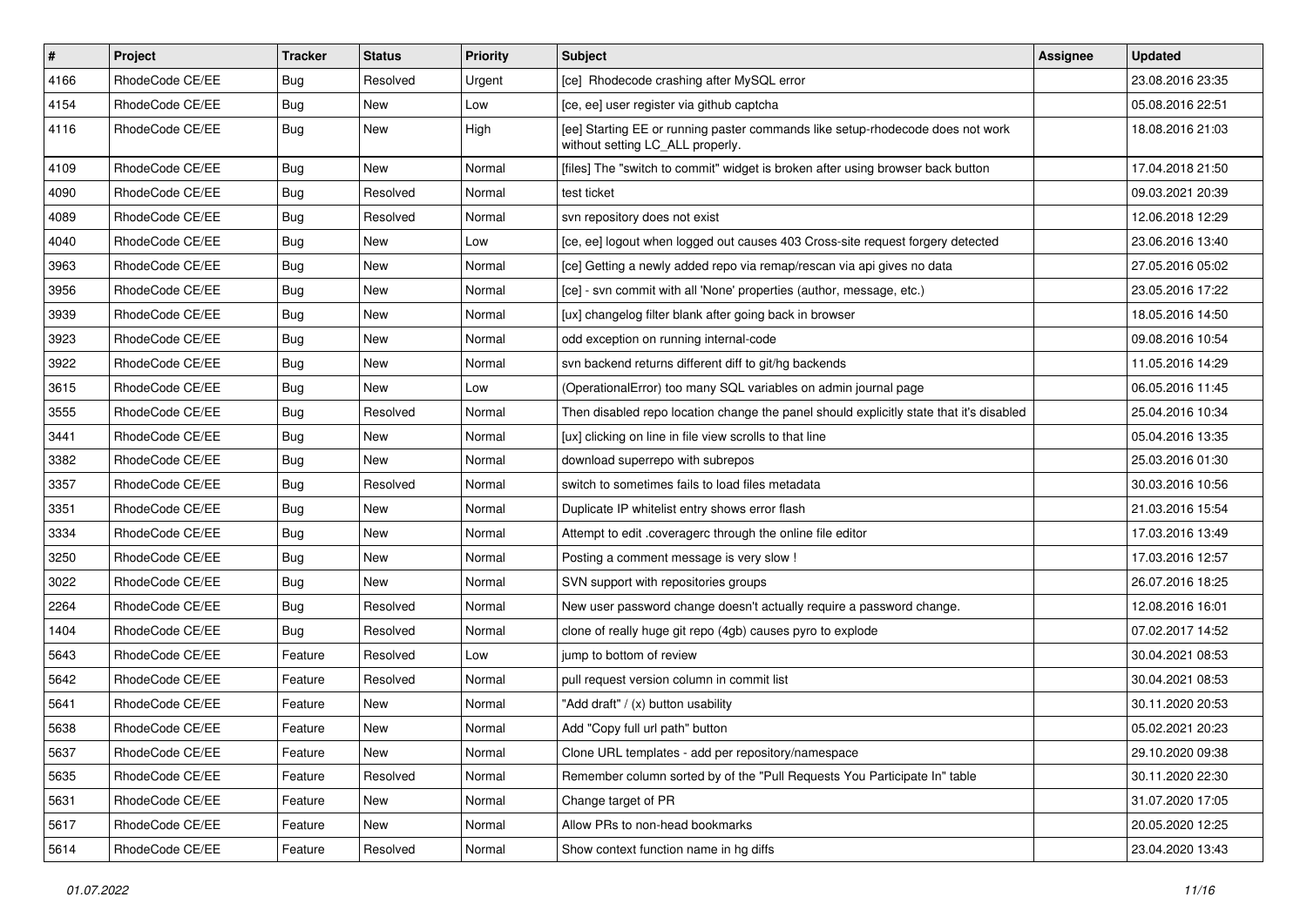| $\pmb{\#}$ | Project         | <b>Tracker</b> | <b>Status</b> | <b>Priority</b> | Subject                                                                                         | <b>Assignee</b> | <b>Updated</b>   |
|------------|-----------------|----------------|---------------|-----------------|-------------------------------------------------------------------------------------------------|-----------------|------------------|
| 5613       | RhodeCode CE/EE | Feature        | New           | Low             | Feature Request: Issue tracker link in new tab/window                                           |                 | 03.10.2021 23:25 |
| 5611       | RhodeCode CE/EE | Feature        | Resolved      | Normal          | Add information "is the pull request up to date?" in the PR page                                |                 | 03.10.2021 23:24 |
| 5603       | RhodeCode CE/EE | Feature        | Resolved      | Normal          | Code search - highlight matching search terms                                                   |                 | 30.03.2020 11:16 |
| 5601       | RhodeCode CE/EE | Feature        | Resolved      | Normal          | Default navigation should be by branch name not commit id                                       |                 | 04.06.2020 23:51 |
| 5600       | RhodeCode CE/EE | Feature        | <b>New</b>    | Normal          | Change default repository landing page                                                          |                 | 27.01.2021 01:04 |
| 5595       | RhodeCode CE/EE | Feature        | New           | Normal          | Group code review mail notification                                                             |                 | 03.03.2020 10:17 |
| 5586       | RhodeCode CE/EE | Feature        | New           | Normal          | @mention should be a link                                                                       |                 | 29.01.2020 11:46 |
| 5585       | RhodeCode CE/EE | Feature        | Resolved      | Normal          | Minimize downtime on rccontrol upgrade                                                          |                 | 27.03.2020 09:45 |
| 5584       | RhodeCode CE/EE | Feature        | New           | Normal          | "update pull request link" message on vcs client                                                |                 | 23.01.2020 10:32 |
| 5583       | RhodeCode CE/EE | Feature        | Resolved      | Normal          | rcextensions hook for pull request comment                                                      |                 | 23.04.2020 13:42 |
| 5574       | RhodeCode CE/EE | Feature        | Resolved      | Normal          | hg: Information for external hooks                                                              |                 | 30.07.2020 15:40 |
| 5552       | RhodeCode CE/EE | Feature        | New           | High            | PR dependency across repos                                                                      |                 | 22.06.2019 01:15 |
| 5543       | RhodeCode CE/EE | Feature        | <b>New</b>    | Normal          | Repo API should have equivalent get_repo_audit_logs() to User API call<br>get user audit logs() |                 | 26.02.2019 12:22 |
| 5536       | RhodeCode CE/EE | Feature        | Resolved      | Low             | Ability to disable server-side SSH key generation                                               |                 | 28.02.2019 13:52 |
| 5520       | RhodeCode CE/EE | Feature        | Resolved      | Normal          | Show the head commits shas when the merge is prevented due to multiple heads                    |                 | 28.02.2019 13:52 |
| 5511       | RhodeCode CE/EE | Feature        | New           | Normal          | New feature to synchronize the fork with the remote repo from the summary page                  |                 | 13.11.2018 01:23 |
| 5504       | RhodeCode CE/EE | Feature        | <b>New</b>    | Normal          | Buttons to copy commit hash and to expand the commit message in the repo<br>summary view        |                 | 26.10.2018 00:59 |
| 5469       | RhodeCode CE/EE | Feature        | Resolved      | Normal          | elastisearch > 2.x not supported?                                                               |                 | 21.01.2020 02:19 |
| 5396       | RhodeCode CE/EE | Feature        | Resolved      | Normal          | Merge state with shadow repo should be created during pull request                              |                 | 12.10.2017 21:57 |
| 5321       | RhodeCode CE/EE | Feature        | Resolved      | Normal          | Audit logs                                                                                      |                 | 21.06.2017 12:49 |
| 5316       | RhodeCode CE/EE | Feature        | In Progress   | Normal          | UI should provide checkout URL for a SVN path                                                   |                 | 06.11.2017 21:59 |
| 5289       | RhodeCode CE/EE | Feature        | New           | High            | Ability to Upload/Replace a file using the UI                                                   |                 | 22.09.2017 10:29 |
| 5278       | RhodeCode CE/EE | Feature        | New           | Normal          | Require support for git repositories of the form git://                                         |                 | 13.04.2017 15:20 |
| 5273       | RhodeCode CE/EE | Feature        | <b>New</b>    | Normal          | Comment status                                                                                  |                 | 07.04.2017 13:10 |
| 5272       | RhodeCode CE/EE | Feature        | Resolved      | Normal          | <b>Pull Request checklist</b>                                                                   |                 | 21.01.2020 02:09 |
| 5271       | RhodeCode CE/EE | Feature        | New           | Normal          | Private comments                                                                                |                 | 07.04.2017 12:01 |
| 5256       | RhodeCode CE/EE | Feature        | New           | Normal          | Last repository access time.                                                                    |                 | 23.03.2017 16:34 |
| 5187       | RhodeCode CE/EE | Feature        | Resolved      | Normal          | changelog dynamic loading of commits                                                            |                 | 12.06.2018 12:31 |
| 4301       | RhodeCode CE/EE | Feature        | <b>New</b>    | Normal          | [API] toggle force password reset in api for Idap users                                         |                 | 28.10.2016 15:43 |
| 4272       | RhodeCode CE/EE | Feature        | New           | Normal          | Better SPAM protection                                                                          |                 | 12.10.2016 11:14 |
| 4226       | RhodeCode CE/EE | Feature        | New           | Normal          | [settings, system info] add VCS and Channelstream status to System Info                         |                 | 14.09.2016 16:45 |
| 4222       | RhodeCode CE/EE | Feature        | New           | Normal          | Configurable detection of READMEs                                                               |                 | 09.09.2016 10:05 |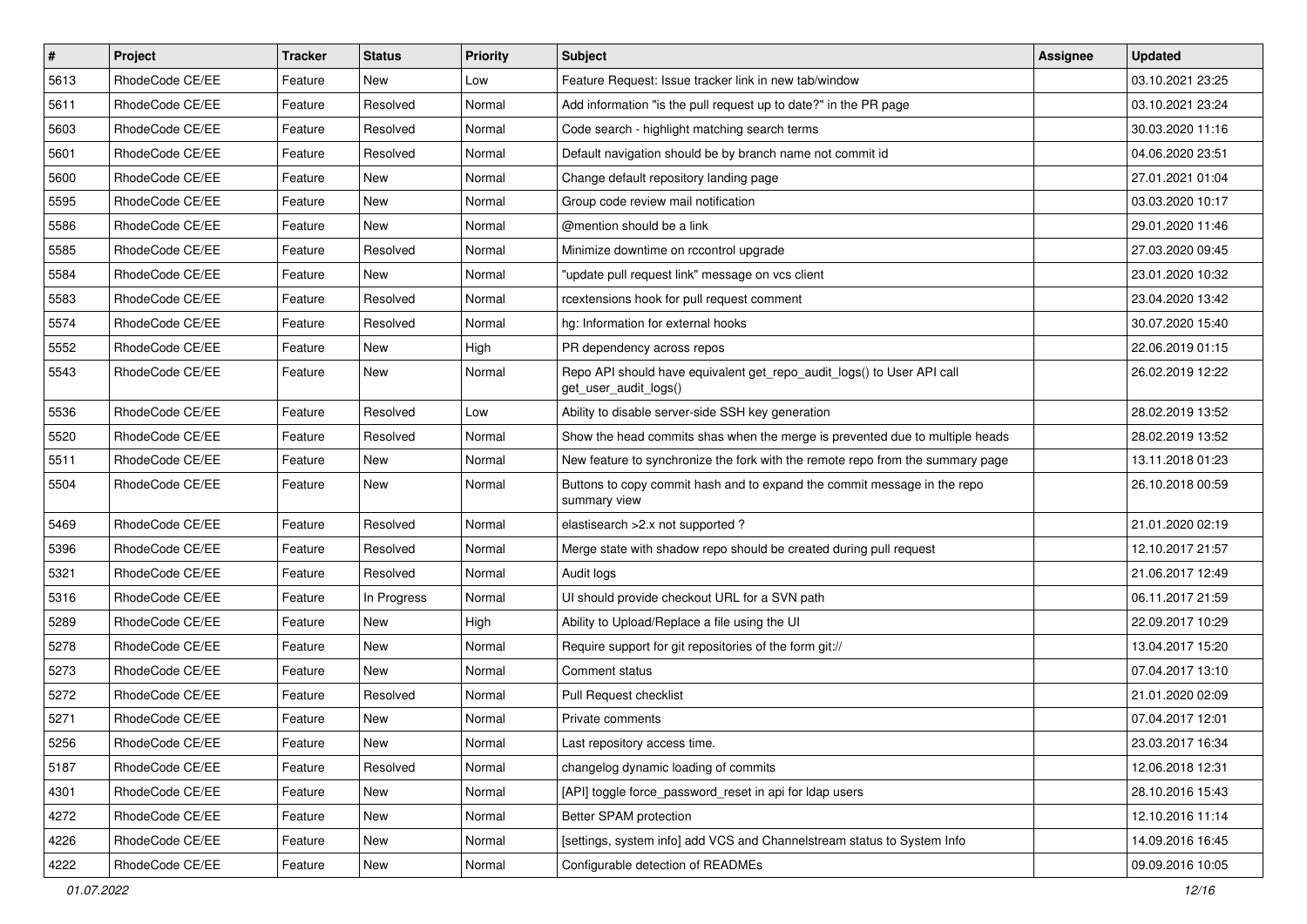| $\vert$ # | Project         | <b>Tracker</b> | <b>Status</b> | <b>Priority</b> | <b>Subject</b>                                                                                                                    | <b>Assignee</b> | <b>Updated</b>   |
|-----------|-----------------|----------------|---------------|-----------------|-----------------------------------------------------------------------------------------------------------------------------------|-----------------|------------------|
| 4207      | RhodeCode CE/EE | Feature        | Resolved      | Normal          | Support for obsolescence markers in changelog UI                                                                                  |                 | 19.05.2017 16:14 |
| 4192      | RhodeCode CE/EE | Feature        | Resolved      | Normal          | [ce, ee] slack/hipchat integrations group commits by branch pushed                                                                |                 | 09.09.2016 19:01 |
| 4191      | RhodeCode CE/EE | Feature        | New           | Normal          | Add custom Image logo option to header                                                                                            |                 | 22.08.2016 14:49 |
| 4182      | RhodeCode CE/EE | Feature        | New           | Normal          | add direct link from notification to corresponding PR                                                                             |                 | 19.08.2016 12:35 |
| 4144      | RhodeCode CE/EE | Feature        | New           | Normal          | [ux] improve enable/disable of notifications                                                                                      |                 | 02.08.2016 17:19 |
| 4044      | RhodeCode CE/EE | Feature        | Resolved      | Normal          | <b>Branch permissions</b>                                                                                                         |                 | 30.08.2018 09:48 |
| 3999      | RhodeCode CE/EE | Feature        | Resolved      | Normal          | Add `send account information` to user creation page                                                                              |                 | 28.06.2016 15:22 |
| 3981      | RhodeCode CE/EE | Feature        | Resolved      | Normal          | Add cloud hosting like Gitlab, GitHub                                                                                             |                 | 02.03.2020 09:14 |
| 3980      | RhodeCode CE/EE | Feature        | New           | Normal          | Add CI engine                                                                                                                     |                 | 05.06.2016 21:32 |
| 3979      | RhodeCode CE/EE | Feature        | New           | Normal          | Add kanban board                                                                                                                  |                 | 05.06.2016 21:20 |
| 3978      | RhodeCode CE/EE | Feature        | New           | Normal          | Add bug tracker                                                                                                                   |                 | 05.06.2016 21:20 |
| 3977      | RhodeCode CE/EE | Feature        | New           | Normal          | Wiki                                                                                                                              |                 | 05.06.2016 21:11 |
| 3486      | RhodeCode CE/EE | Feature        | <b>New</b>    | Normal          | expose origin of permission in perm dict for users                                                                                |                 | 06.06.2016 10:54 |
| 3472      | RhodeCode CE/EE | Feature        | New           | Normal          | Expose unified hooks that can be used in SSH backend                                                                              |                 | 14.04.2016 17:54 |
| 3460      | RhodeCode CE/EE | Feature        | <b>New</b>    | Normal          | [ux, frontend] hide "show more" button when there is nothing more to show                                                         |                 | 11.04.2016 13:37 |
| 3455      | RhodeCode CE/EE | Feature        | New           | Normal          | [ux] commit message search should render entire commit message                                                                    |                 | 07.04.2016 17:50 |
| 3440      | RhodeCode CE/EE | Feature        | New           | Normal          | [design, ux] mock-up user interface for adding a branch/bookmark                                                                  |                 | 05.04.2016 09:21 |
| 3373      | RhodeCode CE/EE | Feature        | New           | Normal          | Allow to create Bookmarks and Branches from UI                                                                                    |                 | 05.04.2016 09:21 |
| 2882      | RhodeCode CE/EE | Feature        | New           | Normal          | Bulk comment submit                                                                                                               |                 | 17.03.2016 17:50 |
| 2817      | RhodeCode CE/EE | Feature        | Resolved      | Normal          | Make largefiles downloadable from the interface                                                                                   |                 | 27.03.2017 14:04 |
| 2539      | RhodeCode CE/EE | Feature        | Feedback      | Normal          | Recursive deletion of resources                                                                                                   |                 | 20.04.2016 08:52 |
| 1457      | RhodeCode CE/EE | Feature        | New           | Normal          | add allow permissions inheritance on repo groups                                                                                  |                 | 22.09.2017 10:27 |
| 148       | RhodeCode CE/EE | Feature        | New           | Normal          | [comments] Add per file and multiline comments in a changeset                                                                     |                 | 25.05.2016 10:20 |
| 5677      | RhodeCode CE/EE | Support        | New           | Normal          | PR cross merge                                                                                                                    |                 | 28.01.2022 16:59 |
| 5639      | RhodeCode CE/EE | Support        | New           | High            | 500 Internal Server Error   The server has either erred  after importing Database<br>from backup                                  |                 | 22.11.2020 09:15 |
| 5618      | RhodeCode CE/EE | Support        | New           | Normal          | Getting HTTP 502 Bad Gateway when trying to push (or clone) on a slow network                                                     |                 | 27.05.2020 21:56 |
| 5609      | RhodeCode CE/EE | Support        | Resolved      | Normal          | Change git diff algorithm                                                                                                         |                 | 31.03.2020 22:08 |
| 5593      | RhodeCode CE/EE | Support        | New           | Normal          | SSH connections                                                                                                                   |                 | 17.02.2020 16:18 |
| 5554      | RhodeCode CE/EE | Support        | Resolved      | Normal          | How to increase number of commits shown in pagination on dashboard and<br>changelog                                               |                 | 21.01.2020 02:08 |
| 5546      | RhodeCode CE/EE | Support        | Resolved      | Normal          | experiments with mercurial 4.9                                                                                                    |                 | 26.03.2019 09:23 |
| 5544      | RhodeCode CE/EE | Support        | Resolved      | Normal          | Use of authentication token with LDAP account results in account lockout when max<br>bad password attempts are configured in LDAP |                 | 27.02.2019 10:09 |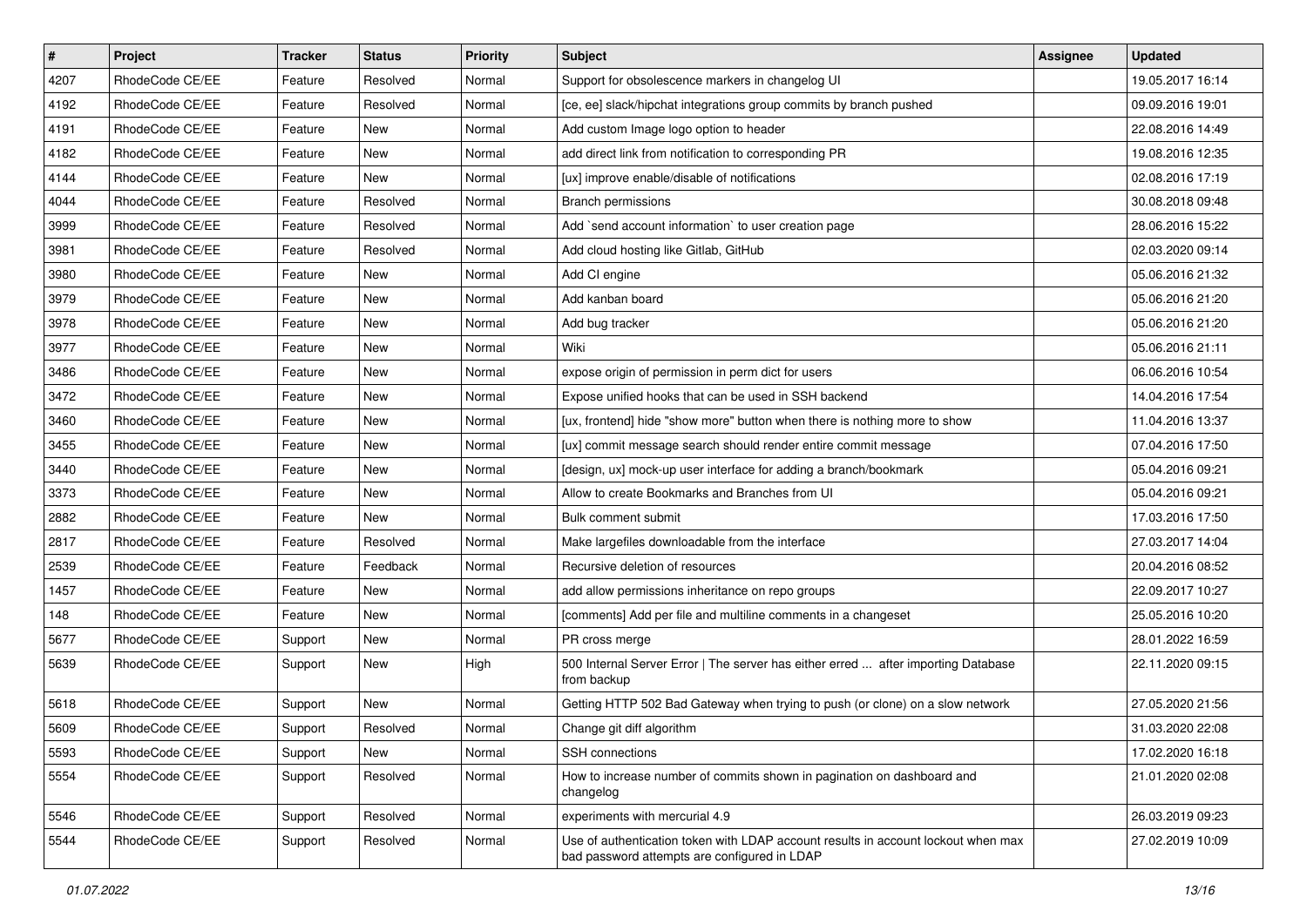| #    | Project         | <b>Tracker</b> | <b>Status</b> | <b>Priority</b> | <b>Subject</b>                                                                                             | Assignee | <b>Updated</b>   |
|------|-----------------|----------------|---------------|-----------------|------------------------------------------------------------------------------------------------------------|----------|------------------|
| 5541 | RhodeCode CE/EE | Support        | New           | Normal          | <b>SVN Settings: Repository Patterns</b>                                                                   |          | 16.12.2019 15:35 |
| 5527 | RhodeCode CE/EE | Support        | New           | Normal          | API: expose human readable failure reason                                                                  |          | 30.01.2019 17:43 |
| 5503 | RhodeCode CE/EE | Support        | New           | Normal          | failed to upgrade to 4.13.3                                                                                |          | 06.11.2018 18:28 |
| 5499 | RhodeCode CE/EE | Support        | New           | Normal          | ERROR [celery.worker.consumer.consumer] consumer: Cannot connect                                           |          | 11.09.2018 08:39 |
| 5497 | RhodeCode CE/EE | Support        | <b>New</b>    | Normal          | hg push hangs                                                                                              |          | 30.08.2018 22:15 |
| 5496 | RhodeCode CE/EE | Support        | New           | Normal          | database migration 4.11.6 mysql to 4.12.4 postgres                                                         |          | 27.08.2018 21:17 |
| 5495 | RhodeCode CE/EE | Support        | New           | Normal          | Idap to crowd users_groups sync source                                                                     |          | 10.09.2018 22:09 |
| 5491 | RhodeCode CE/EE | Support        | New           | Urgent          | Upgrade RhodeCode Community + VCSSERVER from 4.10.4 to 4.12.4, pull request<br>stop working with reviewers |          | 30.08.2018 09:47 |
| 5484 | RhodeCode CE/EE | Support        | New           | Normal          | Setting up ssh, remote hg not found                                                                        |          | 06.07.2018 23:41 |
| 5468 | RhodeCode CE/EE | Support        | New           | Normal          | Check logic for updating last commit for repository groups                                                 |          | 30.08.2018 09:47 |
| 5395 | RhodeCode CE/EE | Support        | Resolved      | Normal          | Svn protocols and performance                                                                              |          | 04.04.2019 18:08 |
| 5394 | RhodeCode CE/EE | Support        | New           | Normal          | SVN to Git / Mercurial Migration                                                                           |          | 03.10.2017 09:29 |
| 5375 | RhodeCode CE/EE | Support        | Resolved      | Normal          | How do I configure "Go to" to just search repository names?                                                |          | 16.08.2017 18:00 |
| 5269 | RhodeCode CE/EE | Support        | New           | Normal          | Upgrade from RC EE 3.7.1 to RC EE 4.x                                                                      |          | 29.06.2017 19:36 |
| 5255 | RhodeCode CE/EE | Support        | New           | Normal          | I can't access issues created by me from mail                                                              |          | 04.04.2017 11:28 |
| 4677 | RhodeCode CE/EE | Support        | Resolved      | High            | API get_repo_refs not working?                                                                             |          | 19.12.2016 11:46 |
| 4303 | RhodeCode CE/EE | Support        | <b>New</b>    | Normal          | rhodecode instance                                                                                         |          | 08.11.2016 16:32 |
| 4252 | RhodeCode CE/EE | Support        | <b>New</b>    | Normal          | Backup & Recovery                                                                                          |          | 07.10.2016 19:47 |
| 4227 | RhodeCode CE/EE | Support        | Resolved      | Normal          | VBScript files detected as text/plain - no syntax highlighting                                             |          | 14.09.2016 22:38 |
| 4081 | RhodeCode CE/EE | Support        | Resolved      | Normal          | Receiving server 500 error when trying to clone repo from windows client using<br>eclipse                  |          | 12.07.2016 14:30 |
| 3967 | RhodeCode CE/EE | Support        | In Progress   | Normal          | Server 500 error                                                                                           |          | 11.08.2016 13:39 |
| 3364 | RhodeCode CE/EE | Support        | New           | High            | Allow Specifying the Commit Message for Pull Request Merges                                                |          | 17.04.2018 21:51 |
| 3332 | RhodeCode CE/EE | Support        | New           | Normal          | LDAP settings page: Add button "test connection"                                                           |          | 17.03.2016 10:23 |
| 5537 | RhodeCode CE/EE | Task           | Resolved      | Normal          | Add owner to create_pull_request API                                                                       |          | 28.02.2019 13:52 |
| 5404 | RhodeCode CE/EE | Task           | New           | Normal          | Add an option to detach review rules when deleting an user                                                 |          | 22.11.2017 11:23 |
| 5400 | RhodeCode CE/EE | Task           | New           | Normal          | User group - subgroup support                                                                              |          | 06.11.2017 22:00 |
| 5391 | RhodeCode CE/EE | Task           | Resolved      | High            | Secure Email change                                                                                        |          | 17.04.2018 21:50 |
| 5343 | RhodeCode CE/EE | Task           | Resolved      | Normal          | SSH key management and SSH support                                                                         |          | 18.08.2017 23:50 |
| 5265 | RhodeCode CE/EE | Task           | Resolved      | Normal          | Enable phases support                                                                                      |          | 11.05.2017 11:10 |
| 5235 | RhodeCode CE/EE | Task           | Resolved      | Normal          | relative image support                                                                                     |          | 10.03.2017 23:37 |
| 5229 | RhodeCode CE/EE | Task           | Resolved      | Normal          | add support for https://clipboardjs.com/                                                                   |          | 21.01.2020 02:19 |
| 5225 | RhodeCode CE/EE | Task           | Resolved      | Normal          | add tag of author/contribitor to comments                                                                  |          | 11.05.2017 11:10 |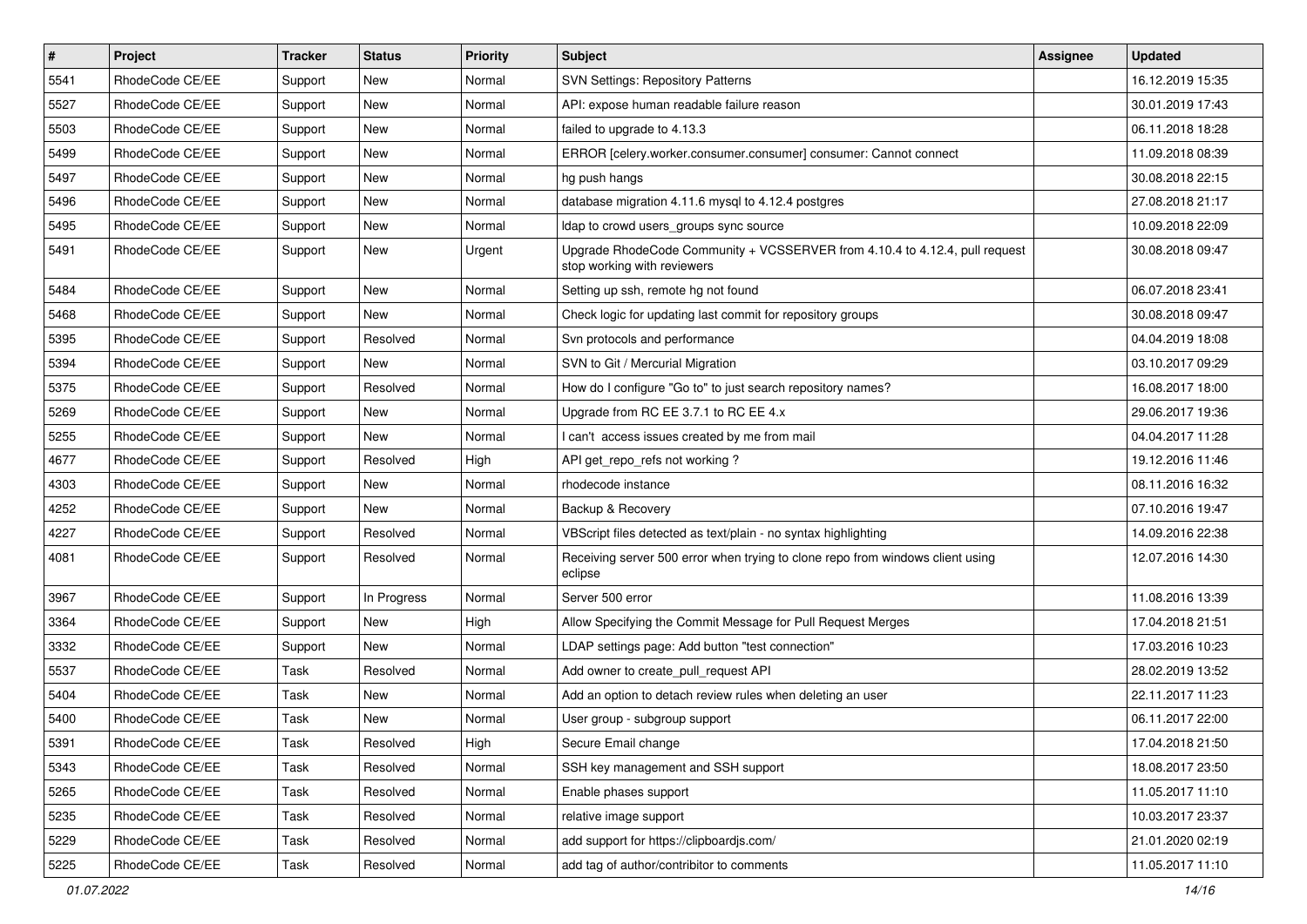| $\pmb{\#}$ | Project         | <b>Tracker</b> | <b>Status</b> | Priority | Subject                                                                                               | <b>Assignee</b> | <b>Updated</b>   |
|------------|-----------------|----------------|---------------|----------|-------------------------------------------------------------------------------------------------------|-----------------|------------------|
| 5221       | RhodeCode CE/EE | Task           | Resolved      | Normal   | Missing comment type in emails                                                                        |                 | 19.02.2017 21:46 |
| 5207       | RhodeCode CE/EE | Task           | Resolved      | Low      | Release 4.6.1                                                                                         |                 | 13.02.2017 18:04 |
| 5203       | RhodeCode CE/EE | Task           | Resolved      | Normal   | optimise large repos speed                                                                            |                 | 08.09.2017 16:10 |
| 5202       | RhodeCode CE/EE | Task           | Resolved      | Normal   | run git gc and git repack on GIT repos when we have a scheduler via celery in<br>pyramid              |                 | 04.12.2017 20:49 |
| 5201       | RhodeCode CE/EE | Task           | Resolved      | Normal   | API: implement describe-methods                                                                       |                 | 13.02.2017 15:57 |
| 5200       | RhodeCode CE/EE | Task           | <b>New</b>    | Normal   | investigate search improvements                                                                       |                 | 16.12.2019 16:04 |
| 5198       | RhodeCode CE/EE | Task           | Resolved      | Normal   | remove pyro4 from enterprise                                                                          |                 | 07.02.2017 19:28 |
| 5184       | RhodeCode CE/EE | Task           | Resolved      | Normal   | bump pyramid to 1.7.X                                                                                 |                 | 06.02.2017 21:50 |
| 4678       | RhodeCode CE/EE | Task           | Resolved      | Normal   | Release 4.5.2                                                                                         |                 | 19.12.2016 17:32 |
| 4669       | RhodeCode CE/EE | Task           | New           | Normal   | disable pytest sugar on nix-build                                                                     |                 | 01.12.2016 12:52 |
| 4666       | RhodeCode CE/EE | Task           | Resolved      | Normal   | Bump git and mercurial to latest versions                                                             |                 | 02.12.2016 19:01 |
| 4312       | RhodeCode CE/EE | Task           | New           | Normal   | Storage location changes                                                                              |                 | 11.07.2017 13:31 |
| 4305       | RhodeCode CE/EE | Task           | Resolved      | Normal   | Meta-tagging could be excluded from limit                                                             |                 | 09.11.2016 19:27 |
| 4299       | RhodeCode CE/EE | Task           | <b>New</b>    | Normal   | TEMPLATE repo groups                                                                                  |                 | 22.09.2017 10:26 |
| 4290       | RhodeCode CE/EE | Task           | <b>New</b>    | Normal   | Allow to transplant the review status to merged commits                                               |                 | 17.04.2018 21:50 |
| 4283       | RhodeCode CE/EE | Task           | Resolved      | Normal   | bump whoosh to 2.7.4 release                                                                          |                 | 13.12.2016 21:08 |
| 4235       | RhodeCode CE/EE | Task           | Resolved      | High     | Support GIT LFS server                                                                                |                 | 23.03.2017 17:24 |
| 4216       | RhodeCode CE/EE | Task           | <b>New</b>    | Normal   | [ux, renderers] implement consistent rendering for text fields                                        |                 | 06.09.2016 11:46 |
| 4169       | RhodeCode CE/EE | Task           | Resolved      | Normal   | re-architecture celery support                                                                        |                 | 17.11.2017 19:21 |
| 4163       | RhodeCode CE/EE | Task           | <b>New</b>    | Normal   | [ce, ee] celery refactor + upgrade                                                                    |                 | 15.08.2016 12:32 |
| 4151       | RhodeCode CE/EE | Task           | Resolved      | Normal   | [packaging] Subversion to current 1.9.X                                                               |                 | 09.09.2016 10:18 |
| 4140       | RhodeCode CE/EE | Task           | Resolved      | Normal   | Check middleware chain status, and Verify that special middleware is catching<br>exceptions correctly |                 | 23.08.2016 12:13 |
| 4108       | RhodeCode CE/EE | Task           | Resolved      | Normal   | Release 4.2.2                                                                                         |                 | 14.10.2016 13:08 |
| 4051       | RhodeCode CE/EE | Task           | <b>New</b>    | Normal   | [ux, renderering] Consistent formatting on text fields.                                               |                 | 22.09.2017 10:27 |
| 4045       | RhodeCode CE/EE | Task           | New           | Normal   | File permissions                                                                                      |                 | 17.04.2018 21:49 |
| 4003       | RhodeCode CE/EE | Task           | Resolved      | Normal   | User personal repository groups improvements                                                          |                 | 07.11.2016 16:12 |
| 3504       | RhodeCode CE/EE | Task           | In Progress   | Normal   | [routing] Move static assets under a common prefix                                                    |                 | 19.07.2016 12:27 |
| 3484       | RhodeCode CE/EE | Task           | New           | Normal   | oauth: reduce required permissions for 3rd party                                                      |                 | 13.04.2016 12:33 |
| 3377       | RhodeCode CE/EE | Task           | New           | Normal   | extra fields types extensions                                                                         |                 | 24.03.2016 15:23 |
| 3376       | RhodeCode CE/EE | Task           | New           | Normal   | Repo action plugins                                                                                   |                 | 24.03.2016 15:21 |
| 3362       | RhodeCode CE/EE | Task           | New           | Normal   | auth-plugins, indicate visually that plugin is turned on but NOT enabled                              |                 | 22.03.2016 19:03 |
| 3261       | RhodeCode CE/EE | Task           | New           | Normal   | mousetrap.js bump to latest 1.5.X version                                                             |                 | 17.03.2016 12:52 |